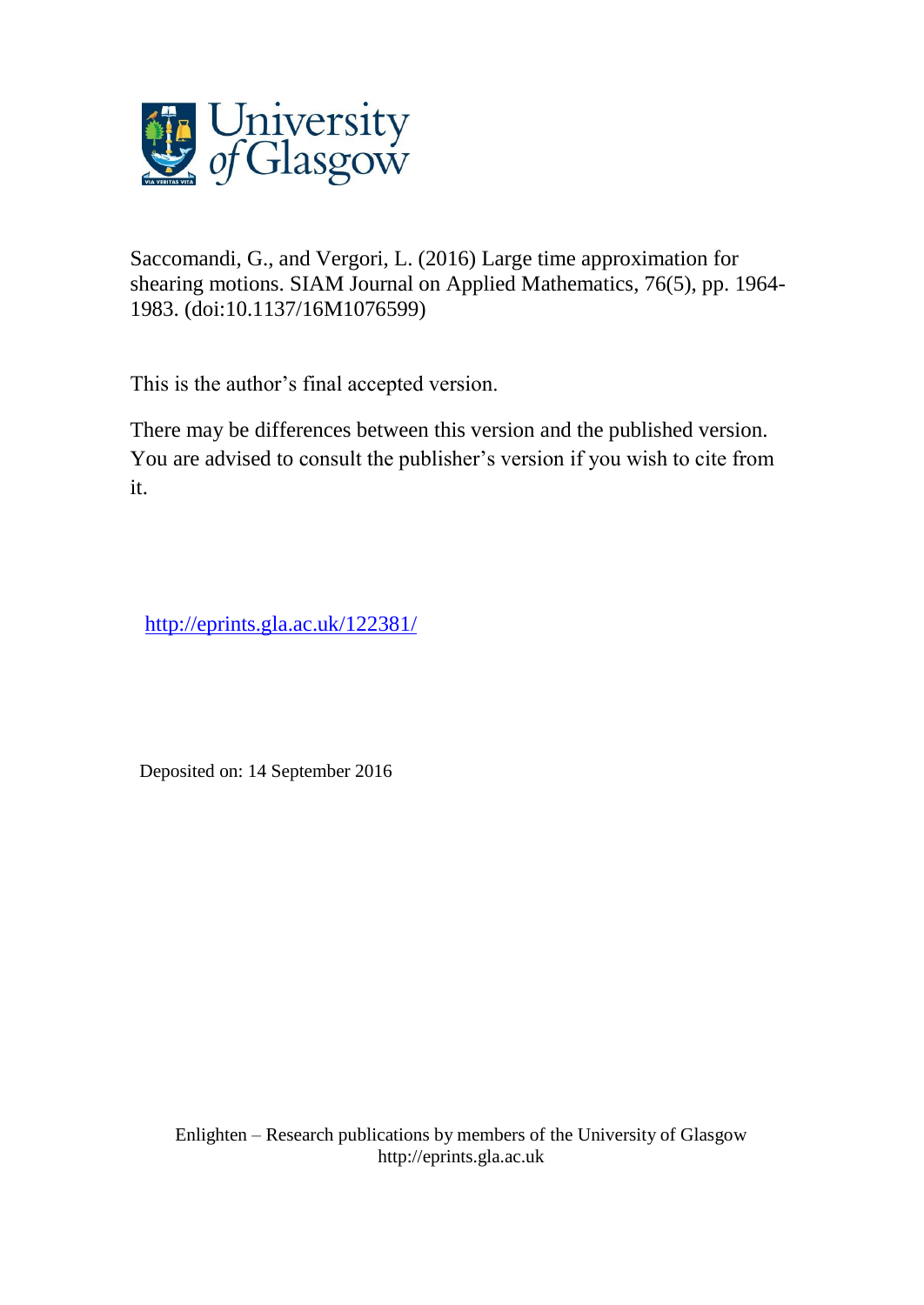# 1 LARGE TIME APPROXIMATION FOR SHEARING MOTIONS

## $\,$  GIUSEPPE SACCOMANDI\* AND LUIGI VERGORI $^\dagger$

 Abstract. Small- and large-amplitude oscillatory shear tests are widely used by experimentalists to measure, respectively, linear and nonlinear properties of visco-elastic materials. These tests are based on the quasi-static approximation according to which the strain varies sinusoidally with time after a number of loading cycles. Despite the extensive use of the quasi-static approximation in solid mechanics, few attempts have been made to justify rigorously such an approximation. The validity of the quasi-static approximation is studied here in the framework of the Mooney-Rivlin Kelvin-Voigt visco-elastic model by solving the equations of motion analytically. For a general nonlinear model, the quasi-static approximation is instead derived by means of a perturbation analysis.

 Key words. Shearing motion, Mooney-Rivlin Kelvin-Voigt visco-elastic model, SAOS and LAOS tests.

## AMS subject classifications. 74D05, 74D10, 74H10, 74H40

**1. Introduction.** According to Truesdell [\[24\]](#page-20-0), the most illuminating homoge-15 neous static deformation is the simple shear deformation. Denoting  $(X, Y, Z)$  and 16  $(x, y, z)$  the Cartesian coordinates of a particle P of a given body B in the reference<br>17 and current configurations, respectively, the simple shear deformation is given by the and current configurations, respectively, the simple shear deformation is given by the following equations

<span id="page-1-0"></span>19 (1) 
$$
x = X + KY, \quad y = Y, \quad z = Z,
$$

20 where the constant K is called the *amount of shear*. The simple shear deformation [\(1\)](#page-1-0) is a homogeneous isochoric deformation and therefore it is a universal solution to all nonlinear incompressible isotropic materials (see for instance the textbook by Tadmor et al. [\[23\]](#page-20-1)). In the linear theory of elasticity the infinitesimal deformation of 24 the form [\(1\)](#page-1-0) is associated with an infinitesimal shear stress  $\sigma = S(i \otimes k + k \otimes i)$ , S<br>25 being a constant. This fact does not carry over to the framework of finite elasticity being a constant. This fact does not carry over to the framework of finite elasticity [\[7\]](#page-19-0). Indeed, the simple shear test in the framework of the theory of linear elasticity is a well defined experiment (see for example the BS ISO 8013 standard [\[3\]](#page-19-1)), but in the theory of nonlinear elasticity it is not easy to model because of the unequal normal stresses needed to achieve the required simple shear deformation [\[18\]](#page-20-2).

 In his celebrated paper [\[16\]](#page-20-3) Mooney notices that "when a sample of soft rubber is stretched by an imposed tension, neither the force-elongation nor the stress-elongation relationship agrees with Hooke's law. On the other hand, if the sample is sheared by a shearing stress, or traction, Hooke's law is obeyed over a very wide range in deformation". Mooney's statement is imprecise. In fact, as pointed out by Destrade et al. [\[7\]](#page-19-0), for homogeneous, isotropic, non-linearly elastic materials the form of the homogeneous deformation consistent with the application of a Cauchy shear stress is not simple shear, in contrast to the situation in linear elasticity. Instead, it consists of a triaxial stretch superposed on a classical simple shear deformation, for which the amount of shear cannot be greater than 1. In other words, the faces of a cubic 40 block cannot be slanted by an angle greater than 45<sup>°</sup> by the application of a pure

<sup>∗</sup>Dipartimento di Ingegneria, Universit`a degli Studi di Perugia, Via Goffredo Duranti, 93, 06125 Perugia, Italy, and School of Mathematics, Statistics and Applied Mathematics, National University of Ireland Galway, University Road, Galway, Ireland [\(giuseppe.saccomandi@unipg.it\)](mailto:giuseppe.saccomandi@unipg.it).

<sup>†</sup>School of Mathematics and Statistics, University of Glasgow, University Gardens 15 G128QW Glasgow, UK [\(Luigi.Vergori@glasgow.ac.uk\)](mailto:Luigi.Vergori@glasgow.ac.uk).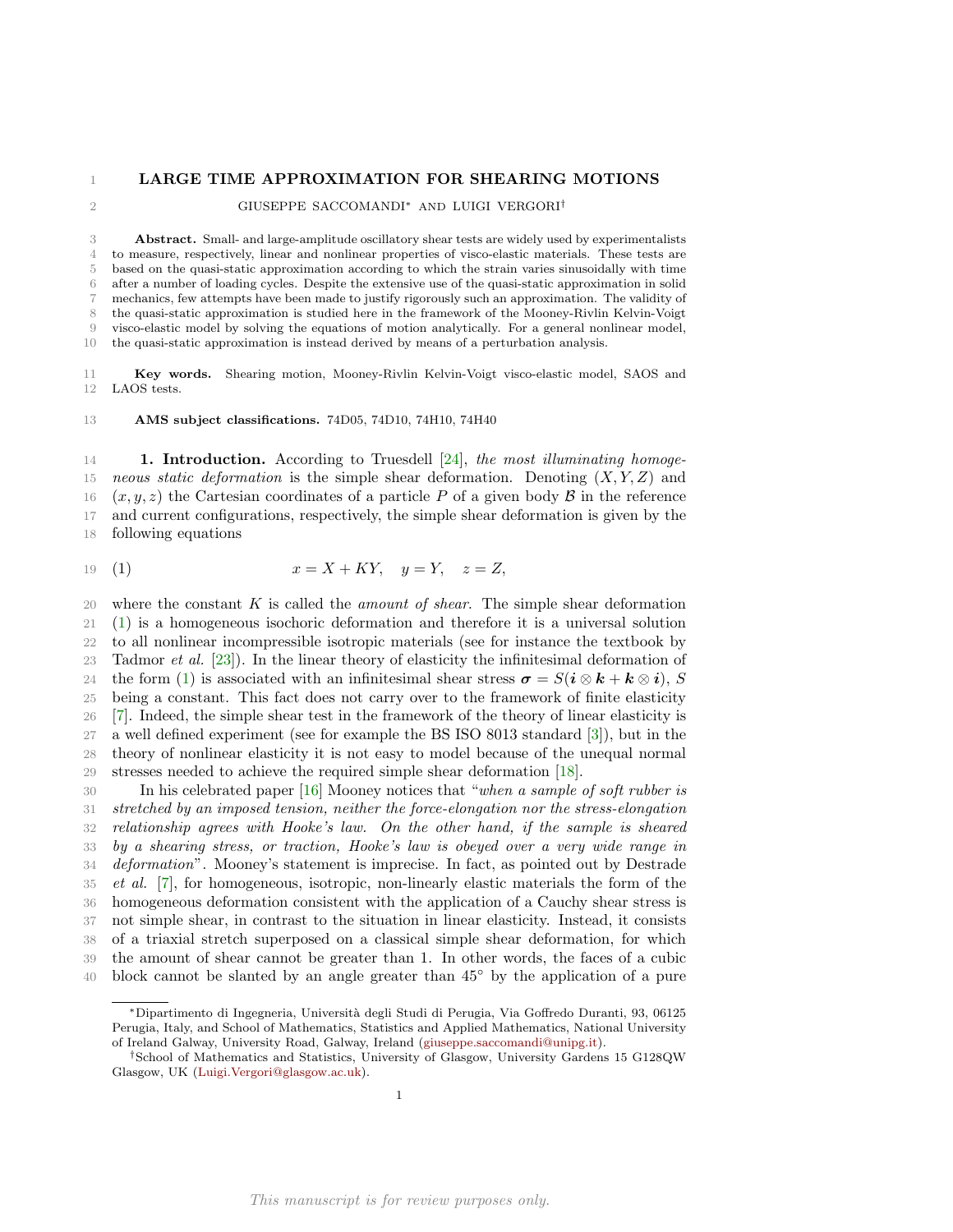shear stress alone. Mooney [\[16\]](#page-20-3) ignored that in the framework of the nonlinear theory of elasticity the slanted surfaces of the sample are not stress-free. Both normal and shear traction must be applied on the inclined faces of the block to maintain the homogeneous deformation [\(1\)](#page-1-0). Nevertheless, in his efforts at deriving the most general strain energy density function such that Hooke's law is obeyed in simple shear, Mooney [\[16\]](#page-20-3) derived the celebrated Mooney-Rivlin model: the starting point of the modern 47 theory of nonlinear elasticity. Very recently, Mangan *et al.* [\[13\]](#page-20-4) showed that Mooney- Rivlin model is only a special case of the most general strain energy function such that Hooke's law is obeyed in simple shear.

 In many experimental tests it is common practice to idealize the deformation that occurs in the real world as a simple shear deformation. For instance, the dynamic oscillatory shear tests that are used in rheometry to investigate a wide range of soft matter and complex fluids [\[8\]](#page-19-2) are performed by subjecting a material to a sinusoidal deformation and measuring the resulting mechanical response as a function of time [\[13\]](#page-20-4). These oscillatory tests are usually divided into two regimes. In one regime a linear visco-elastic response is a suitable idealization of the experimental results found at small amplitude oscillatory shear (SAOS) deformations. In the other regime the material response is nonlinear as a consequence of large amplitude oscillatory shear (LAOS) deformations.

 Clearly, LAOS tests present all the issues pointed out by Destrade et al. [\[7\]](#page-19-0) for the classical static simple shear tests. In addition, in the dynamic context a new problem occurs for both the SAOS and LAOS tests. If the amount of shear in [\(1\)](#page-1-0) is 63 a function of time, say  $K = K(t)$ , the corresponding motion is neither a solution to the balance equation of linear momentum nor a self-equilibrated motion. The simple 65 shear deformation [\(1\)](#page-1-0) with  $K = K(t)$  is an admissible motion only in the framework of a quasi-static approximation derived from the equations of motion by ignoring the inertia terms.

 In solids mechanics there have been very few attempts to justify rigorously the quasi-static approximation. The quasi-static approximation is widely employed (see, for instance, [\[2\]](#page-19-3) and [\[19\]](#page-20-5)), but it is not completely clear when it represents a good approximation of the exact solutions to the equations of motion.

 A general discussion of the quasi-static approximation in solid mechanics can be found in [\[11\]](#page-19-4). In the literature very few mathematical results to study this approxima- tion can be reported. From a mathematical perspective the quasi-static approximation can be obtained by means of a singular perturbation analysis of the dynamic theory [\[20\]](#page-20-6).

 The aim of this paper is to investigate the validity of the quasi-static approxi- mation in the framework of the Mooney-Rivlin Kelvin-Voigt viscoelastic model. Our results represent a first step toward a rigorous justification of the SAOS procedure. The advantage of considering the Mooney-Rivlin Kelvin-Voigt viscoelastic model is that the equation governing shear motions is linear and this allows a rigorous and de- tailed analysis of the problem. On the other hand, our asymptotic results for nonlinear models provide some insights into the LAOS procedure.

 The plan of the paper is as follows. In Sections 2 and 3 we introduce the gov- erning equations and the initial and boundary conditions. The basic properties of the solutions to the resulting initial-boundary value problem (IBVP) are established in Section 4. The exact solution to the IBVP governing shearing motions is derived in Section 5 and it is specialized to the case of oscillating boundaries in Section 6. Then, by considering the behaviour of the exact solution at large times we derive the quasi-static approximation. For large amplitude shear oscillations we instead derive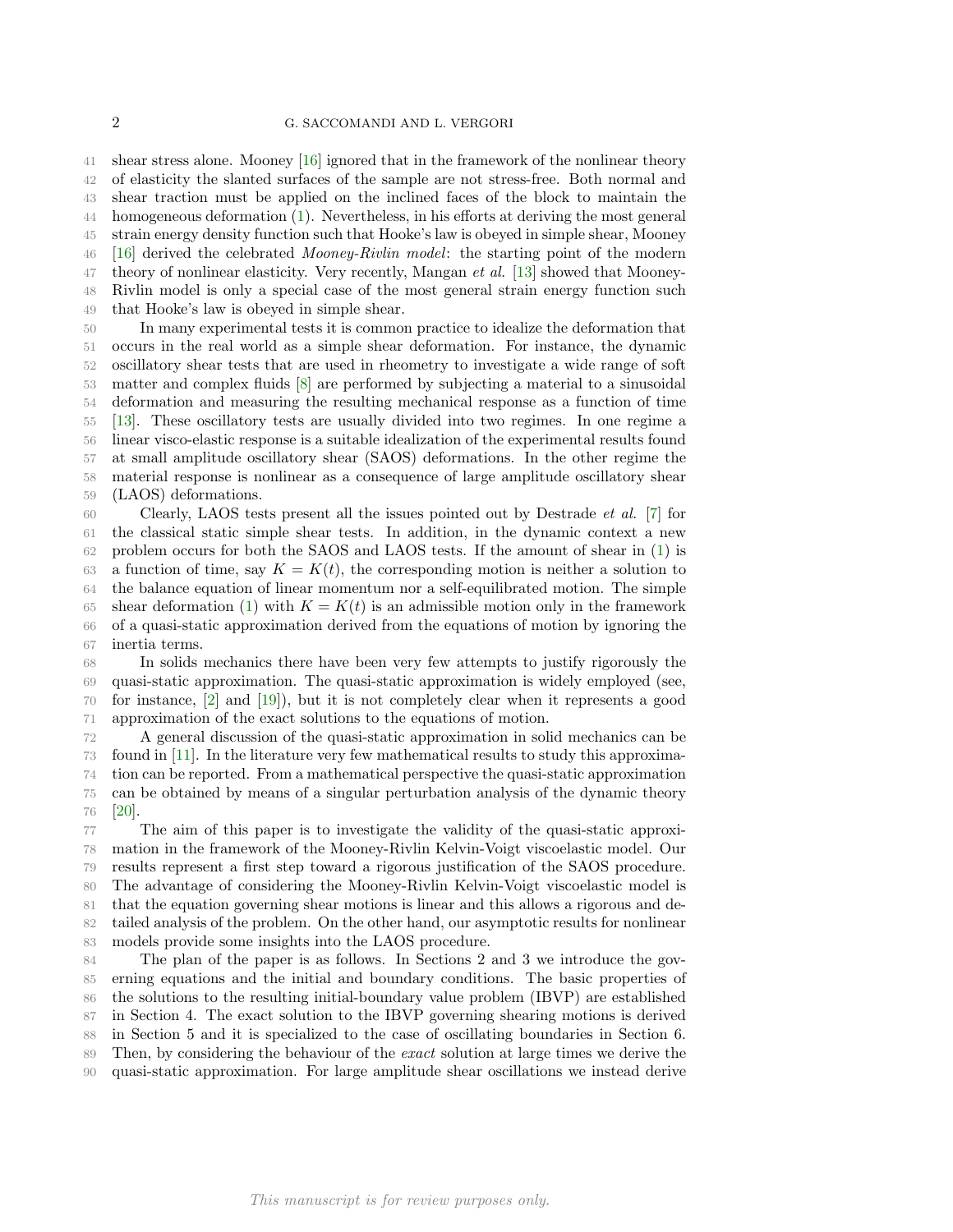91 the quasi-static approximation by means of a perturbation analysis (Section 7).

92 2. Constitutive equations. Let  $X = X\mathbf{i} + Y\mathbf{j} + Z\mathbf{k}$  be the position vector 93 (relative to an origin O) of a particle P of a body B at the initial time  $t = 0$ , and  $\mathbf{x} = x\mathbf{i} + y\mathbf{j} + z\mathbf{k}$  be the position vector (relative to the same origin O) of the same  $x = xi + yj + zk$  be the position vector (relative to the same origin O) of the same 95 particle at time t. Choose the configuration occupied by  $\beta$  at the initial time as the reference configuration and denote it  $\beta_{\rm m}$ . A motion of the body  $\beta$  in the time 96 the reference configuration and denote it  $\mathcal{B}_r$ . A motion of the body  $\mathcal{B}$  in the time<br>97 interval  $(0,T)$  is a mapping  $\chi$  defined in  $\mathcal{B}_r \times (0,T)$  such that, for any  $t \in (0,T)$ . 97 interval  $(0, T)$  is a mapping  $\chi$  defined in  $\mathcal{B}_r \times (0, T)$  such that, for any  $t \in (0, T)$ ,<br>98  $\chi_t \equiv \chi(\cdot, t)$  is one-to-one, and  $\mathbf{x} = \chi(\mathbf{X}, t)$ . The configuration of the solid at time t. 98  $\chi_t \equiv \chi(\cdot, t)$  is one-to-one, and  $x = \chi(X, t)$ . The configuration of the solid at time t, <br>99  $\mathcal{B}_t = \chi_t(\mathcal{B}_r) = \chi(\mathcal{B}_r, t)$ , is called current configuration. The deformation gradient **F** 99  $B_t = \chi_t(B_r) = \chi(B_r, t)$ , is called current configuration. The deformation gradient **F** 100 and the left Cauchy-Green tensor **B** associated with the motion  $\chi$  are the second-order 101 Cartesian tensors defined as

$$
I^{102} \quad (2) \quad F = \frac{\partial \chi}{\partial X}, \quad B = \boldsymbol{F} \boldsymbol{F}^T,
$$

103 respectively, and the strain-rate tensor is instead given by

104 (3) 
$$
D = \frac{1}{2} \left( \dot{F} F^{-1} + F^{-T} \dot{F}^{T} \right),
$$

105 where the superimposed dot denotes the material time derivative. In the sequel we 106 shall consider a solid made of an incompressible visco-elastic material. Such a solid 107 can then undergo only isochoric motions, that is motions such that det  $\mathbf{F} = 1$  and, 108 for smooth enough motions,  $tr\mathbf{D} = 0$ .

109 The elastic part of the model is characterized by a strain-energy density (measured 110 per unit volume in the undeformed state)

<span id="page-3-0"></span>
$$
111 \t(4) \t W = W(I_1, I_2),
$$

112 where  $I_1$  and  $I_2$  are the first and second principal invariants of **B**:

113 (5) 
$$
I_1 = \text{tr} \mathbf{B}, \quad I_2 = \frac{1}{2} [(\text{tr} \mathbf{B})^2 - \text{tr} \mathbf{B}^2] = \text{tr} \mathbf{B}^{-1}.
$$

114 For consistency of the model [\(4\)](#page-3-0) with linear elasticity in the limit of small strains, it 115 is necessary that

<span id="page-3-1"></span>116 (6) 
$$
W_1(3,3) + W_2(3,3) = \frac{\mu}{2},
$$

117 where the subscript i  $(i = 1, 2)$  denotes differentiation with respect to  $I_i$  and  $\mu$  is the infinitesimal shear modulus. Since throughout this paper we shall assume that the strain energy function [\(4\)](#page-3-0) satisfies the strong ellipticity condition, the infinitesimal shear stress is assumed to be positive [\[18\]](#page-20-2).

121 The strong ellipticity condition is satisfied by many strain energy functions, in-122 cluding the Mooney-Riviln model

<span id="page-3-2"></span>123 (7) 
$$
W = \frac{C}{2}(I_1 - 3) + \frac{D}{2}(I_2 - 3),
$$

124 where, in virtue of [\(6\)](#page-3-1), the non-negative constants C and D are such that  $C+D=\mu$ ;

125 the generalized Varga model [\[12,](#page-19-5) [25\]](#page-20-7)

126 (8) 
$$
W_V = c(i_1 - 3) + d(i_2 - 3), \quad c > 0, d > 0, c + d = 2\mu,
$$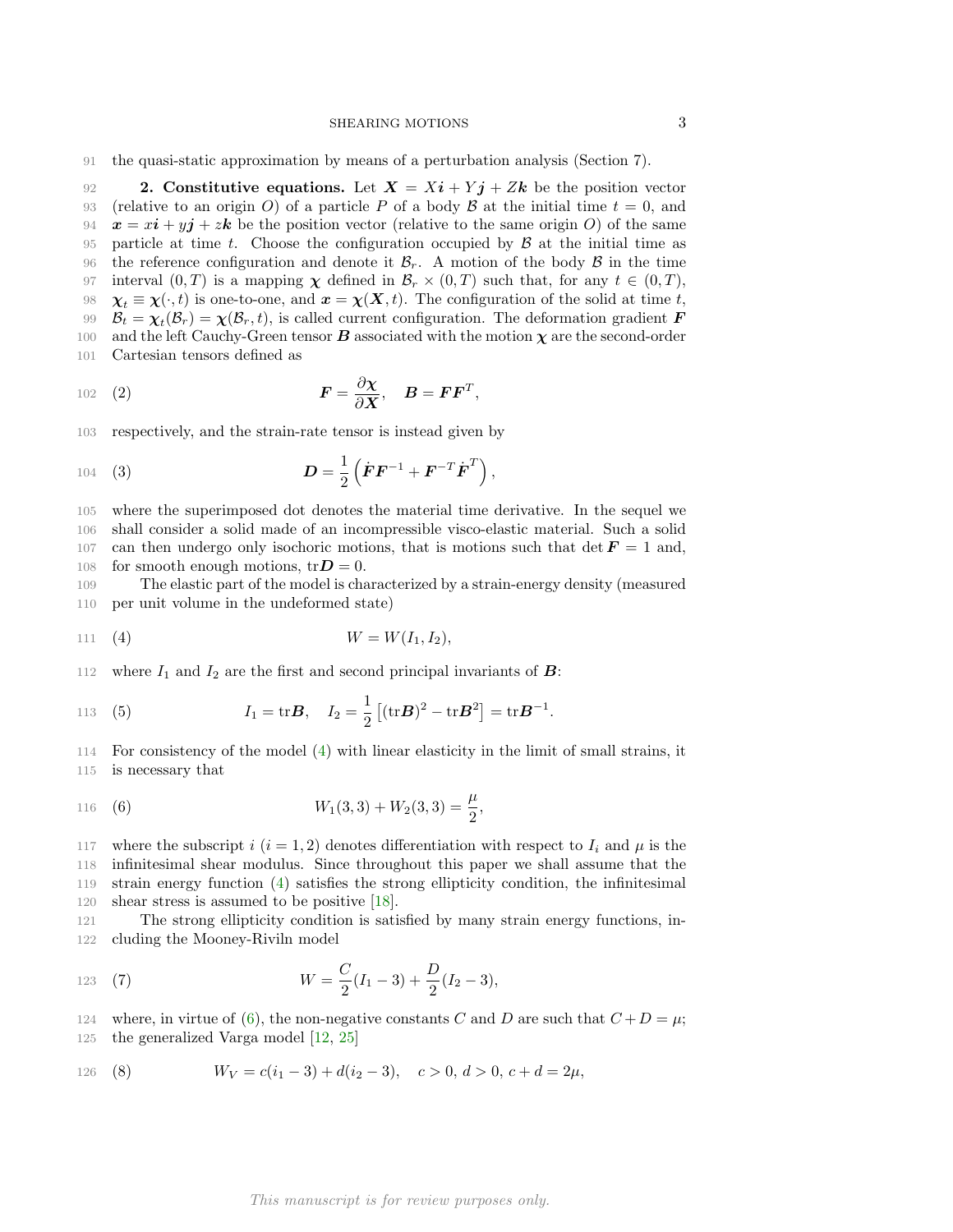127 where  $i_1$  and  $i_2$  are the first and second principal invariants of the left stretch tensor 128  $V = B^{1/2}$ ; the Fung-Demiray model [\[6\]](#page-19-6)

129 (9) 
$$
W_{FD} = \frac{\mu}{2\kappa} \left\{ \exp \left[ \kappa (I_1 - 3) \right] - 1 \right\},
$$

130 where  $\kappa$  is a positive constant; and the Gent model [\[9\]](#page-19-7)

131 (10) 
$$
W_G = -\frac{\mu J_m}{2} \ln \left( 1 - \frac{I_1 - 3}{J_m} \right), \quad J_m > 0,
$$

132 where  $J_m$  is a constant and the range of deformation is limited by the condition 133 that  $I_1 < J_m + 3$ . Note that both the Fung-Demiray and Gent models tend to the 134 neo-Hookean model

<span id="page-4-0"></span>135 (11) 
$$
W_{nH} = \frac{\mu}{2}(I_1 - 3)
$$

136 as  $J_m \to +\infty$  and  $\kappa \to 0$ , respectively. Moreover, in plane strain deformations (and 137 hence in shearing motions) Mooney-Rivlin model reduces to [\(11\)](#page-4-0).

138 The elastic part  $\sigma^E$  of the Cauchy stress tensor  $\sigma$  can be derived from the strain-139 energy function [\(4\)](#page-3-0) through the following equation

140 (12) 
$$
\sigma^{E} = -pI + 2W_1B - 2W_2B^{-1},
$$

141 where p is a Lagrange multiplier associated with the constraint of incompressibility. 142 Regarding the dissipative part of the stress  $\sigma^D$ , in a nonlinear setting the constitutive 143 equation for  $\sigma^D$  may be very complex, but here, for the sake of illustration and 144 simplicity, only materials whose Cauchy stress representation contains a term linear 145 in the symmetric part of the velocity gradient  $D$ , and no other dependence on  $D$ , 146 will be considered. We then assume that the viscous stress  $\sigma^D$  is of the form

$$
147 \quad (13) \qquad \qquad \sigma^D = 2\nu D,
$$

148 where the constant  $\nu$  is the shear viscosity that, in virtue of the second law of ther-149 modynamics, is positive. Consequently, the Cauchy stress tensor  $\sigma = \sigma^E + \sigma^D$  is 150 given by the following constitutive equation

<span id="page-4-1"></span>151 (14) 
$$
\sigma = -pI + 2W_1B - 2W_2B^{-1} + 2\nu D.
$$

152 Finally, we recall that, in the absence of body forces, the equation of motion reads

<span id="page-4-2"></span>
$$
153 \quad (15) \qquad \qquad \rho a = \text{div}\,\sigma
$$

154 where  $\rho$  is the (constant) mass density of the material and

$$
a = \frac{\partial^2 \chi}{\partial t^2}\bigg|_{\mathbf{X} = \mathbf{\chi}_t^{-1}(\mathbf{x})}
$$

156 is the spatial description of the acceleration.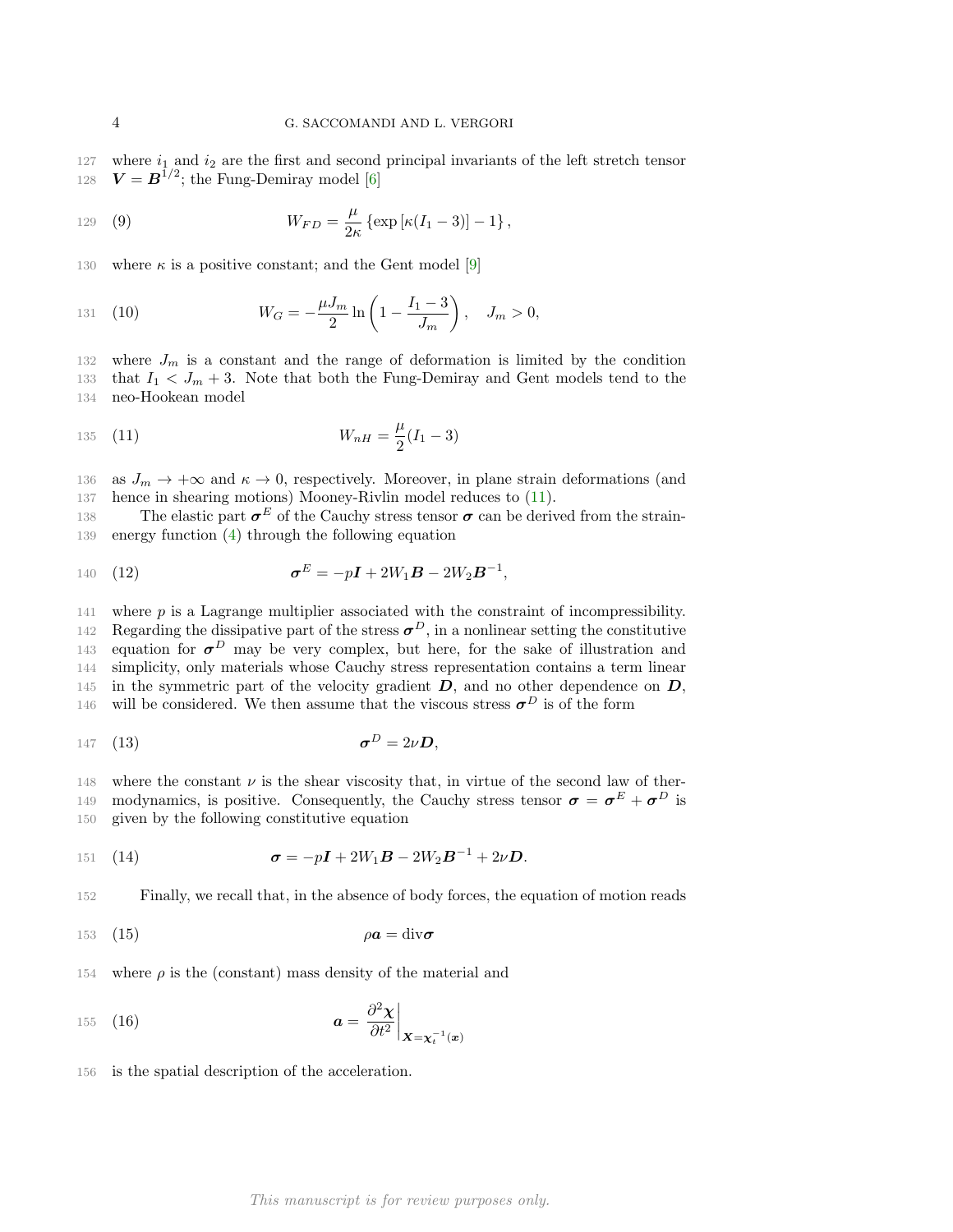157 3. Basic equations. Our aim is to investigate what happens in the shearing 158 motion of a block made of a viscoelastic material of length  $L$ , width  $B$  and height  $H$ . 159 Specifically, the motion is given by

<span id="page-5-1"></span>160 (17) 
$$
x = X + u(Z, t), y = Y, z = Z,
$$

<span id="page-5-0"></span>161 where the function  $u$  is as yet unknown. Straightforward computations give

162 (18a) 
$$
\mathbf{B} = \mathbf{I} + u_Z^2 \mathbf{i} \otimes \mathbf{i} + u_Z (\mathbf{i} \otimes \mathbf{k} + \mathbf{k} \otimes \mathbf{i}),
$$

163 (18b)  $\boldsymbol{B}^{-1} = \boldsymbol{I} + u_Z^2 \boldsymbol{k} \otimes \boldsymbol{k} - u_Z(\boldsymbol{i} \otimes \boldsymbol{k} + \boldsymbol{k} \otimes \boldsymbol{i}),$ 

164 (18c) 
$$
\mathbf{D} = \frac{u_{Zt}}{2} (\mathbf{i} \otimes \mathbf{k} + \mathbf{k} \otimes \mathbf{i}),
$$

$$
\frac{1}{180} \quad (18d) \qquad I_1 = I_2 = 3 + u_Z^2,
$$

167 where the subscript notation for differentiation is adopted. From [\(14\)](#page-4-1) and [\(18\)](#page-5-0) the 168 shear stress  $\sigma_{13}$  is found to be

169 (19) 
$$
\sigma_{13} = \underbrace{2(W_1 + W_2)u_Z}_{\sigma_{13}^E} + \underbrace{vu_{Zt}}_{\sigma_{13}^D}.
$$

170 Next, in view of  $(6)$ ,  $(14)$ ,  $(17)$  and  $(18)$ , the equations of motion  $(15)$  read

<span id="page-5-2"></span>171 (20)  

$$
\begin{cases}\n\rho u_{tt} = -p_x + [2(W_1 + W_2)u_Z]_Z + \nu u_{ZZt}, \\
0 = -p_y, \\
0 = [p - 2W_1 + 2W_2(1 + u_Z^2)]_Z.\n\end{cases}
$$

172 We now assume that the normal stress vanishes on the boundary  $Z = H$ . Thus, 173 with the aid of [\(14\)](#page-4-1) and [\(18\)](#page-5-0), we derive the boundary condition

<span id="page-5-3"></span>174 (21) 
$$
0 = \sigma(x, y, H, t) \mathbf{k} \cdot \mathbf{k} = [-p + 2W_1 - 2W_2(1 + u_Z^2)]_{|Z = H}.
$$

175 Then, from  $(20)$  and  $(21)$  we deduce that the Lagrange multiplier p is given by

176 (22) 
$$
p = p(Z, t) = 2W_1 - 2W_2(1 + u_Z^2).
$$

177 In this way, the equations of motion [\(20\)](#page-5-2) reduce to the single partial differential 178 equation

<span id="page-5-4"></span>179 (23) 
$$
\rho u_{tt} = [2(W_1 + W_2)u_Z]_Z + \nu u_{ZZt}.
$$

180 Since our main goal is to justify the SAOS procedure, for most part of this paper 181 we shall be interested in a shearing regime such that, setting

182 (24) 
$$
U = \sup_{(Z,t) \in [0,H] \times [0,+\infty[} |u(Z,t)|,
$$

183

<span id="page-5-5"></span>184 (25) 
$$
U^2 \ll H^2
$$
.

185 As a consequence of this assumption and the consistency condition [\(6\)](#page-3-1),

$$
{}_{186}^{186} (26) W_1(I_1,I_2) + W_2(I_1,I_2) = W_1(3,3) + W_2(3,3) + O\left(\frac{U^2}{H^2}\right) = \frac{\mu}{2} + O\left(\frac{U^2}{H^2}\right),
$$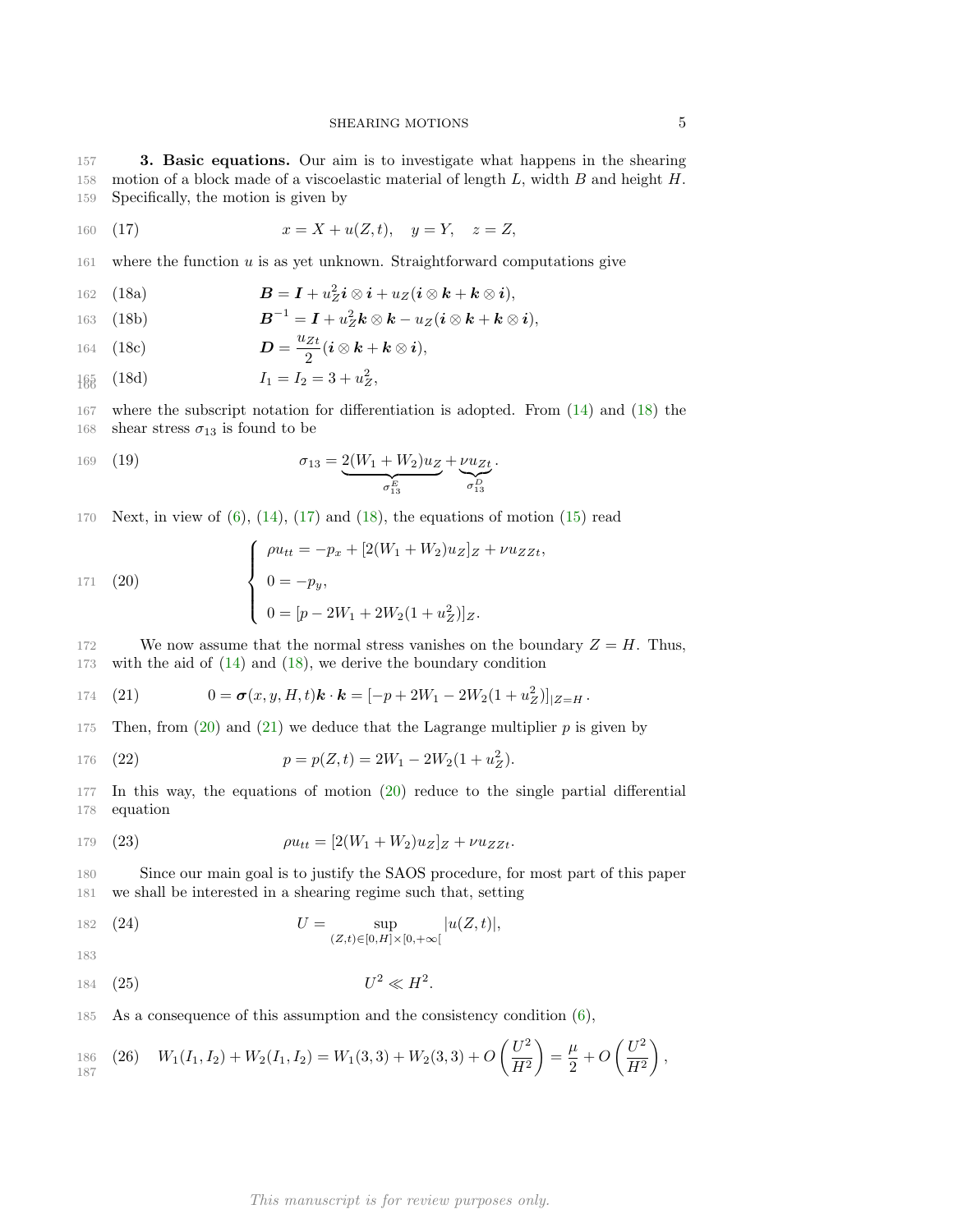188 whence, to a first approximation, the elastic response of the material is linear and 189 equation [\(23\)](#page-5-4) reduces to the following linear partial differential equation

<span id="page-6-0"></span>
$$
190 \quad (27) \qquad \qquad \rho u_{tt} = \mu u_{ZZ} + \nu u_{ZZt}.
$$

191 Equation [\(27\)](#page-6-0) represents the exact equation of balance of linear momentum when the 192 strain-energy function W is given by the Mooney-Rivlin model  $(7)$ .

193 Obviously, equation [\(27\)](#page-6-0) can be solved provided that both initial and boundary 194 conditions are prescribed. To this end, since the solid occupies the reference configu-195 ration  $\mathcal{B}_r = [0, L] \times [0, B] \times [0, H]$  at the initial time  $t = 0$  we require that

<span id="page-6-4"></span>196 (28) 
$$
u(Z,0) = 0 \quad \forall Z \in [0,H],
$$

197 while we prescribe the initial velocity profile by

198 (29) 
$$
u_t(Z,0) = f(Z) \quad \forall Z \in [0,H],
$$

199 where f is a given function of the height  $Z$ . We further assume that the only nonzero 200 component of the displacement field  $x - X$  satisfies the boundary conditions

<span id="page-6-1"></span>201 (30) 
$$
u(0,t) = g_0(t), \quad u(H,t) = g_H(t) \quad \forall t \ge 0,
$$

202  $g_0$  and  $g_H$  being given functions of time. The initial and boundary conditions are 203 compatible providing that

<span id="page-6-5"></span>204 (31) 
$$
g_0(0) = g_H(0) = 0, \quad f(0) = \dot{g}_0(0), \quad f(H) = \dot{g}_H(0).
$$

205 In SAOS and LAOS tests between parallel plates  $g_0(t) \equiv 0$  and  $g_H(t) \equiv A \sin(\omega t)$ ,<br>206 A and  $\omega$  being constants (see Section 6). A and  $\omega$  being constants (see Section [6\)](#page-10-0).

 We conclude this section by pointing out that very few analytical results for the IBVP [\(27\)](#page-6-0)–[\(30\)](#page-6-1) are reported in the literature. To the best of our knowledge, the only solution to [\(27\)](#page-6-0)–[\(30\)](#page-6-1) that has been studied in details is the one corresponding to the Stokes first problem [\[17,](#page-20-8) [21\]](#page-20-9).

211 4. Basic properties of the solutions. We shall first establish some qualitative 212 features of the solutions to the IBVP  $(27)$ – $(30)$ . We start with the uniqueness of the 213 solution to the IBVP  $(27)-(30)$  $(27)-(30)$ .

<span id="page-6-3"></span>214 PROPOSITION 1. Let  $u_1$  and  $u_2$  be generalized solutions to the IBVP [\(27\)](#page-6-0)–[\(30\)](#page-6-1). 215 Then

216 (32) 
$$
u_1(Z,t) = u_2(Z,t)
$$
 for a.e.  $Z \in [0, H]$ ,  $\forall t \in [0, +\infty[$ .

217 Proof. The hypothesis implies that  $w \equiv u_1 - u_2$  satisfies the following IBVP

(33) 
$$
\begin{cases} \rho w_{tt} = \mu w_{ZZ} + \nu w_{ZZt}, \\ w(Z,0) = 0, & w_t(Z,0) = 0, \\ w(0,t) = w(H,t) = 0. \end{cases}
$$

<span id="page-6-2"></span> $\overline{\phantom{a}}$ 

219 Multiplying  $(33)_1$  by  $w_t$ , integrating over  $[0, H]$  and taking into account the boundary 220 conditions  $(33)_3$  yield

221 (34) 
$$
\frac{d}{dt} \int_0^H (\rho w_t^2 + \mu w_Z^2) dZ = -2\nu \int_0^H w_{Zt}^2 dZ \le 0.
$$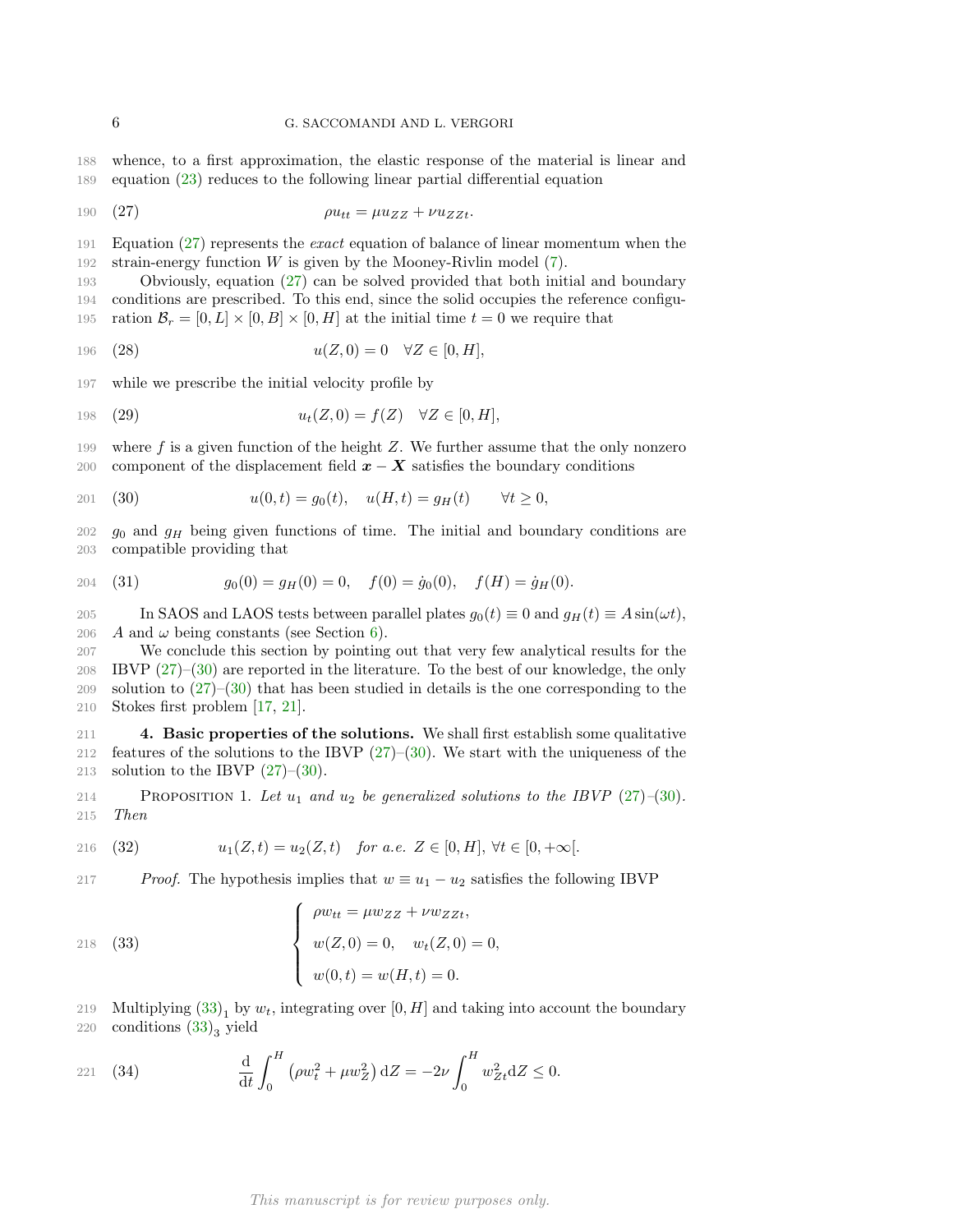222 Therefore, denoting  $\|\cdot\|_2$  the  $L^2[0, H]$ -norm,  $\rho \|w_t(\cdot, t)\|_2^2 + \mu \|w_Z(\cdot, t)\|_2^2$  is a non-223 negative non-increasing function of time that, by virtue of the initial conditions  $(33)_2$ , 224 vanishes at  $t = 0$ . Then, in virtue of the boundary conditions  $(33)_3$ , w vanishes for 225 a.e.  $Z \in [0, H]$  for all  $t \in [0, +\infty]$ .  $\Box$ 

226 PROPOSITION 2. Assume that  $f \equiv 0$ ,  $g_0$  and  $g_H$  are bounded, and

<span id="page-7-0"></span>
$$
227 \quad (35) \qquad \qquad \Lambda_m = \min\left\{\inf_{t\geq 0} g_0(t), \inf_{t\geq 0} g_H(t)\right\} \leq 0
$$

228 and

<span id="page-7-1"></span>
$$
229 \quad (36) \qquad \qquad \Lambda_M = \max\left\{\sup_{t\geq 0} g_0(t), \sup_{t\geq 0} g_H(t)\right\} \geq 0.
$$

230 Let u be the generalized solution to  $(27)$ – $(30)$ . Then

<span id="page-7-2"></span>231 (37) 
$$
u(Z,t) \in [\Lambda_m, \Lambda_M] \quad \text{for a.e. } Z \in [0,H], \forall t \in [0,+\infty[.
$$

232 Moreover, if  $g_0$  and  $g_H$  are continuously differentiable with bounded first deriva-233 tives such that

234 (38) 
$$
\tilde{\Lambda}_m = \min \left\{ \inf_{t \ge 0} \dot{g}_0(t), \inf_{t \ge 0} \dot{g}_H(t) \right\} \le 0
$$

235 and

$$
236 \quad (39) \qquad \qquad \tilde{\Lambda}_M = \max\left\{\sup_{t\geq 0} \dot{g}_0(t), \sup_{t\geq 0} \dot{g}_H(t)\right\} \geq 0,
$$

237 then the only non-zero component of the velocity field  $v = u_t$  satisisfies the inequalities

<span id="page-7-4"></span>238 (40) 
$$
\tilde{\Lambda}_m \le v(Z,t) \le \tilde{\Lambda}_M \quad \text{for a.e. } Z \in [0,H], \,\forall t \in [0,+\infty[.
$$

239 Proof. Given  $\phi : [0, H] \times [0, +\infty] \to \mathbb{R}$ , we define

240 (41) 
$$
\phi_-(Z,t) \equiv \min{\{\phi(Z,t),0\}}, \quad \phi_+(Z,t) \equiv \max{\{\phi(Z,t),0\}}.
$$

241 From [\(35\)](#page-7-0) and [\(36\)](#page-7-1) it follows that both  $(u - \Lambda_m)$  and  $(u - \Lambda_M)$ + satisfy the IBVP 242 (33). Therefore, by virtue of Proposition 1 we deduce that  $(33)$ . Therefore, by virtue of Proposition [1](#page-6-3) we deduce that

243 (42) 
$$
(u - \Lambda_m) = (u - \Lambda_M)_+ = 0
$$
 for a.e.  $Z \in [0, H]$ ,  $\forall t \in [0, +\infty]$ ,

244 whence [\(37\)](#page-7-2) is proved.

245 Next, the only nonzero component of the velocity  $v = u_t$  satisfies the IBVP

<span id="page-7-3"></span>(43) 
$$
\begin{cases} \rho v_{tt} = \mu v_{ZZ} + \nu v_{ZZt}, \\ v(Z,0) = 0, \quad v_t(Z,0) = 0, \\ v(0,t) = \dot{g}_0(t), \quad v(H,t) = \dot{g}_H(t). \end{cases}
$$

247 Then, by following the same arguments as in the proof of Proposition [1](#page-6-3) one proves 248 the uniqueness of the solution to the IBVP [\(43\)](#page-7-3) and, by following similar arguments 249 as in the proof of  $(37)$ , one can prove inequalities  $(40)$ .  $\Box$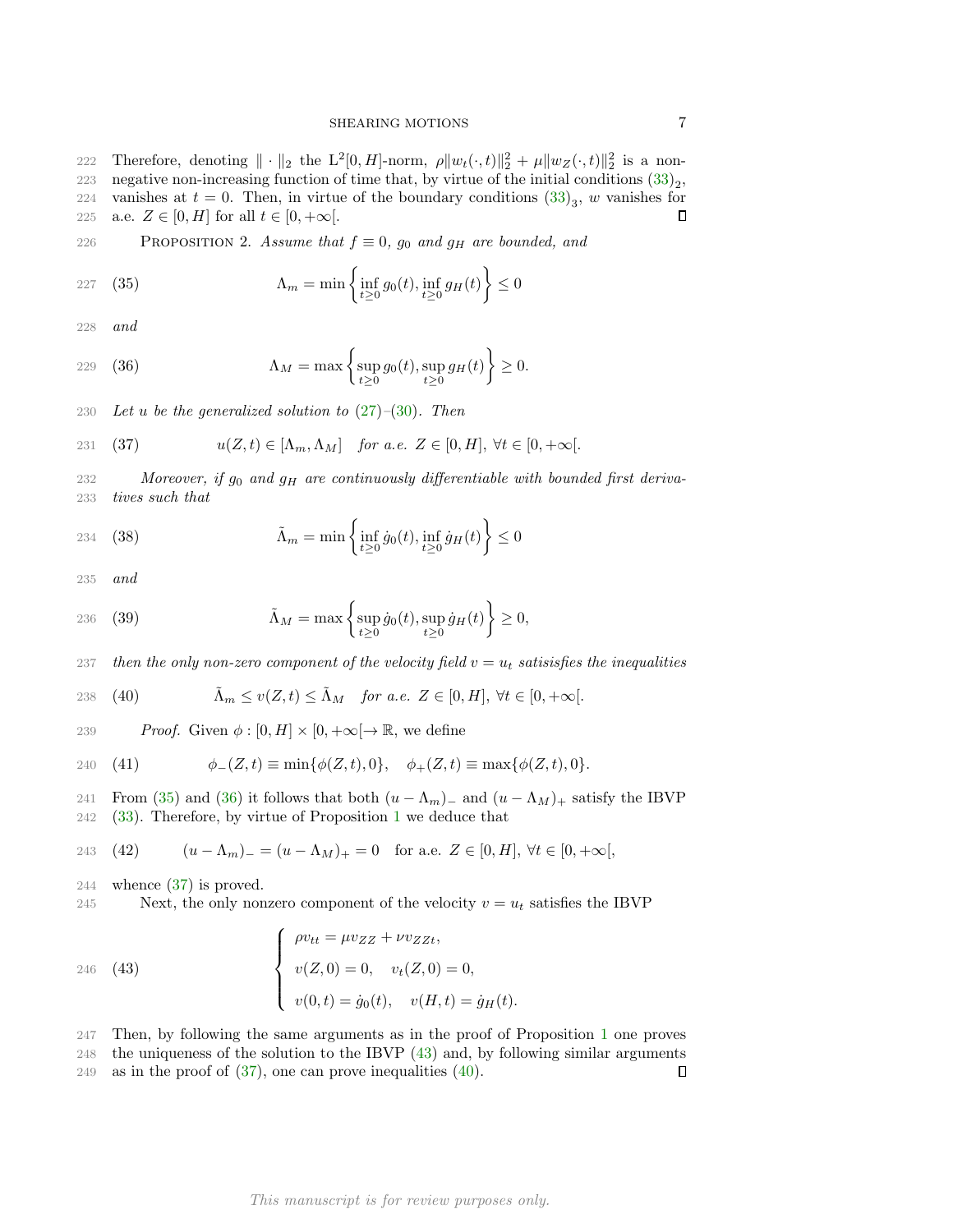250 The next result shows that, on a long time scale, the solution to the IBVP [\(27\)](#page-6-0)– 251 [\(30\)](#page-6-1) is not affected by the velocity field at the initial time.

252 PROPOSITION 3. Let u and  $\bar{u}$  be generalized solutions to the partial differential 253 equation [\(27\)](#page-6-0) satisfying the initial condition [\(28\)](#page-6-4) and the boundary conditions [\(30\)](#page-6-1). 254 Assume that  $\bar{u}_t(Z, 0) = [(H - Z)\dot{g}_0(0) + Z\dot{g}_H(0)]/H$  for all  $Z \in [0, H]$ . Then, irre-255 spective of the initial condition that  $u_t$  satisfies,  $\|u - \bar{u}\|_2 \to 0$  as  $t \to +\infty$ .

256 *Proof.* Assume that  $u(Z, 0) = f(Z)$ , with  $f \in L^2[0, d]$ . Then,  $w \equiv u - \bar{u}$  is the 257 solution to the following IBVP:

<span id="page-8-0"></span>(44) 
$$
\begin{cases} \rho w_{tt} = \mu w_{ZZ} + \nu w_{ZZt}, \\ w(Z,0) = 0, \quad w_t(Z,0) = f(Z) - \frac{(H-Z)\dot{g}_0(0) + Z\dot{g}_H(0)}{H}, \\ w(0,t) = w(H,t) = 0. \end{cases}
$$

259 Solving the IBVP [\(44\)](#page-8-0) by means of the method of separation of variables gives

<span id="page-8-1"></span>
$$
w(Z,t) = \sum_{n=1}^{+\infty} \left[ a_n N_n(t) \sin\left(\frac{n\pi Z}{H}\right) \right],
$$

261 where

<span id="page-8-3"></span>262 (46) 
$$
a_n = \sqrt{\frac{2}{H}} \int_0^H \left[ f(Z) - \frac{(H-Z)\dot{g}_0(0) + Z\dot{g}_H(0)}{H} \right] \sin\left(\frac{n\pi Z}{H}\right) dZ
$$

263 are the Fourier coefficients of  $f(Z) - [(H - Z)\dot{g}_0(0) + Z\dot{g}_H(0)]/H$  with respect to the Hilbert basis  $\mathscr{B} =$  $\int$   $\sqrt{2}$  $\frac{2}{H}\sin\left(\frac{n\pi Z}{H}\right)$ H  $\setminus$ n∈N 264 the Hilbert basis  $\mathscr{B} = \left\{ \sqrt{\frac{1}{H}} \sin \left( \frac{\ln 2}{H} \right) \right\}$  of the functional space  $\mathcal{X} = \{h \in$ 265  $L^2[0, H] : h(0) = h(H) = 0$ ,

<span id="page-8-4"></span>
$$
266 \quad (47) \qquad N_n(t) = \sqrt{\frac{2}{H}} \exp\left(-\frac{\nu n^2 \pi^2}{2\rho H^2} t\right) \times \begin{cases} \frac{\sinh(\lambda_n t)}{\lambda_n} & \text{if } \mu < \frac{\nu^2 n^2 \pi^2}{4\rho H^2}, \\ t & \text{if } \mu = \frac{\nu^2 n^2 \pi^2}{4\rho H^2}, \\ \frac{\sin(\lambda_n t)}{\lambda_n} & \text{if } \mu > \frac{\nu^2 n^2 \pi^2}{4\rho H^2}, \end{cases}
$$

267 and

<span id="page-8-2"></span>268 (48) 
$$
\lambda_n = \frac{n\pi}{2\rho H} \sqrt{\left| \frac{\nu^2 n^2 \pi^2}{H^2} - 4\rho \mu \right|}.
$$

269 Next, from  $(45)-(48)$  $(45)-(48)$  we deduce that

270 (49) 
$$
||w(\cdot,t)||_2^2 = \frac{H}{2} \sum_{n=1}^{+\infty} a_n^2 N_n^2(t) \to 0 \text{ as } t \to +\infty
$$

271 which completes the proof.

 $\Box$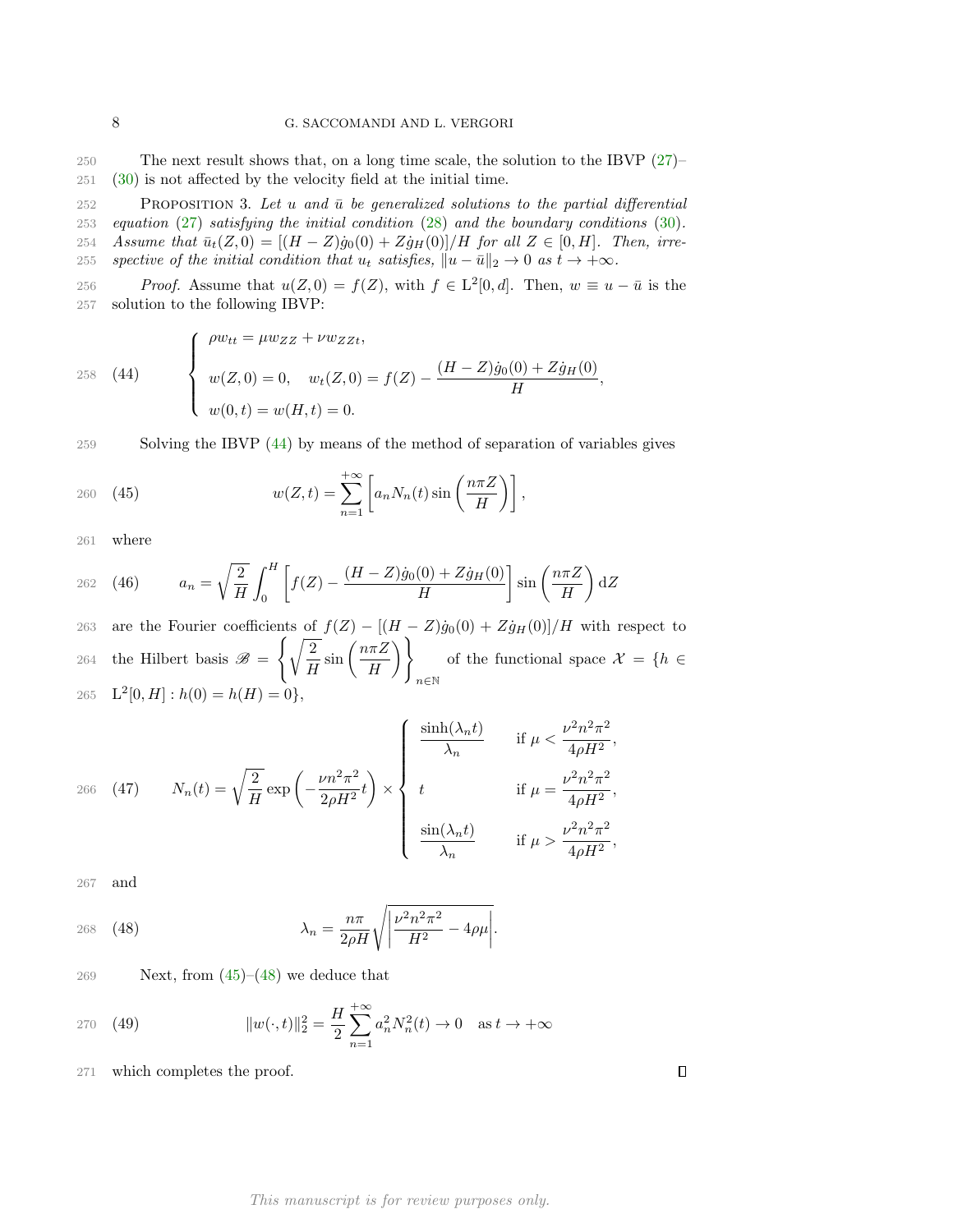272 Let  $\|\cdot\|$  be the  $C^0[0, H]$ -norm. The following Proposition shows how the previous 273 result can be improved by making assumptions on the initial velocity profile.

274 PROPOSITION 4. Let u and  $\bar{u}$  be generalized solutions to the partial differential 275 equation [\(27\)](#page-6-0) satisfying the initial condition [\(28\)](#page-6-4) and the boundary conditions [\(30\)](#page-6-1). 276 Assume that  $\bar{u}_t(Z, 0) = [(H - Z)\dot{g}_0(0) + Z\dot{g}_H(0)]/H$  for all  $Z \in [0, H]$  and  $u_t(Z, 0) =$ 277  $f(Z)$ , where  $f \in C^{0}[0, H]$  satisfies the compatibility conditions  $(31)_2$  $(31)_2$  and  $(31)_3$ . Then, 278  $\|u - \bar{u}\| \to 0$  as  $t \to +\infty$ .

279 Proof. Under the new hypotheses on the initial datum f, the solution  $(45)$ – $(48)$ 280 to the IBVP [\(44\)](#page-8-0) is classical. Thus, it follows that

281 (50) 
$$
||w(\cdot,t)|| = \max_{Z \in [0,H]} |w(Z,t)| \leq \sum_{n=1}^{+\infty} |a_n N_n(t)| \to 0 \text{ as } t \to +\infty.
$$

282 5. Solving the IBVP. Due to the linearity of equation [\(27\)](#page-6-0), the solution to the 283 IBVP  $(27)$ – $(30)$  can be written as

284 (51) 
$$
u(Z,t) = \frac{(H-Z)g_0(t) + Zg_H(t)}{H} + u_0(Z,t) + \psi(Z,t),
$$

285 where  $u_0$  and  $\psi$  are the solutions to the following IBVPs

<span id="page-9-0"></span>286 (52)  

$$
\begin{cases}\n\rho u_{0tt} = \mu u_{0ZZ} + \nu u_{0ZZt}, \\
u_0(Z,0) = 0, & u_{0t}(Z,0) = f(Z) - \frac{(H-Z)\dot{g}_0(0) + Z\dot{g}_H(0)}{H} \\
u_0(0,t) = 0, & u_0(H,t) = 0,\n\end{cases}
$$

287 and

<span id="page-9-1"></span>(53) 
$$
\begin{cases} \rho \psi_{tt} = \mu \psi_{ZZ} + \nu \psi_{ZZt} - \frac{\rho}{H} [(H - Z) \ddot{g}_0(t) + Z \ddot{g}_H(t)], \\ \psi(Z, 0) = \psi_t(Z, 0) = 0, \\ \psi(0, t) = \psi(H, t) = 0, \end{cases}
$$

289 respectively.

290 Solving the IBVP [\(52\)](#page-9-0) by means of the method of separation of variables gives

<span id="page-9-2"></span>291 (54) 
$$
u_0(Z,t) = \sum_{n=1}^{+\infty} \left[ a_n N_n(t) \sin\left(\frac{n\pi Z}{H}\right) \right],
$$

292 with  $a_n$ ,  $N_n(t)$  and  $\lambda_n$  as in [\(46\)](#page-8-3), [\(47\)](#page-8-4) and [\(48\)](#page-8-2), respectively

293 As the IBVP [\(53\)](#page-9-1) is concerned, in virtue of the completeness of the Hilbert basis 294  $\mathscr{B}$  in the space  $\mathcal X$  and since  $\psi$  meets homogeneous boundary conditions for all  $t \geq 0$ ,<br>295 we may expand  $\psi$  as follows we may expand  $\psi$  as follows

296 (55) 
$$
\psi(Z,t) = \sum_{n=1}^{+\infty} \sqrt{\frac{2}{H}} \Phi_n(t) \sin\left(\frac{n\pi Z}{H}\right),
$$

where  $\Phi_n(t) = \sqrt{\frac{2}{H}}$ H  $\int$ <sup>H</sup> 0  $\psi(Z,t) \sin\left(\frac{n\pi Z}{H}\right)$ H 297 where  $\Phi_n(t) = \sqrt{\frac{2}{H}} \int_0^H \psi(Z, t) \sin\left(\frac{n\pi Z}{H}\right) dZ$   $(n \in \mathbb{N})$  are the finite Fourier trans-298 forms of  $\psi$ .

# This manuscript is for review purposes only.

,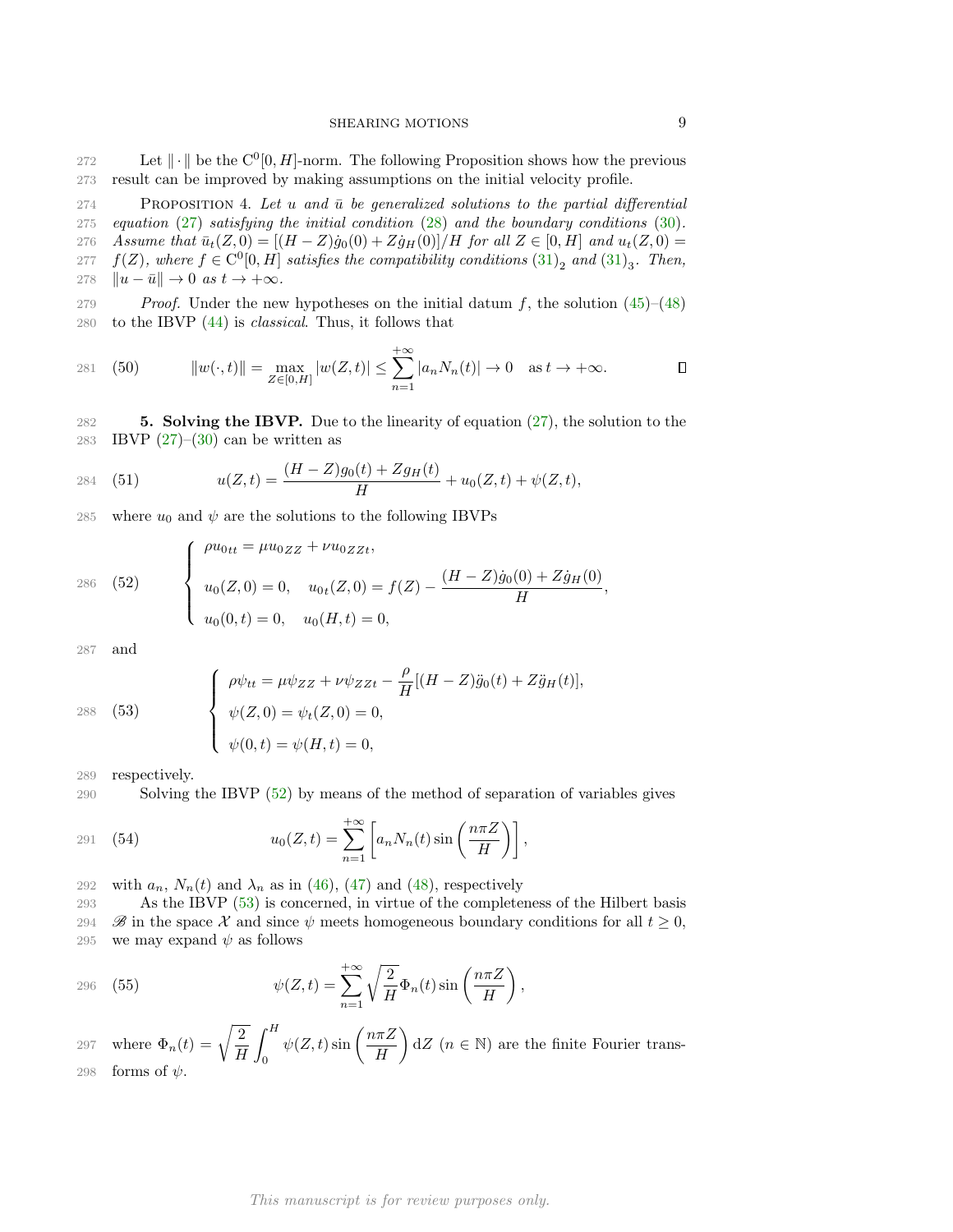To proceed, we multiply  $(53)_1$  by  $\sqrt{\frac{2}{H}}$  $\frac{2}{H}\sin\left(\frac{n\pi Z}{H}\right)$ H 299 **a** To proceed, we multiply  $(53)_1$  by  $\sqrt{\frac{2}{\pi}} \sin\left(\frac{n\pi Z}{\pi}\right)$  and integrate over the interval  $300 \quad [0, H]$ . Then, by taking into account the initial and boundary conditions satisfied by 301  $\psi$ , we obtain a hierarchy of Cauchy problems for  $\Phi_n$ :

<span id="page-10-1"></span>302 (56) 
$$
\begin{cases} \ddot{\Phi}_n(t) + \frac{n^2 \pi^2}{\rho H^2} \left[ \nu \dot{\Phi}_n(t) + \mu \Phi_n(t) \right] = \frac{\sqrt{2H}}{n\pi} \left[ (-1)^n \ddot{g}_H(t) - \ddot{g}_0(t) \right], \\ \Phi_n(0) = \dot{\Phi}_n(0) = 0. \end{cases}
$$

303 Therefore, solving [\(56\)](#page-10-1) yields

<span id="page-10-3"></span>304 (57) 
$$
\psi(Z,t) = \sum_{n=1}^{+\infty} \tilde{N}_n(t) \sin\left(\frac{n\pi Z}{H}\right),
$$

305 where

<span id="page-10-4"></span>306 (58) 
$$
\tilde{N}_n(t) = \frac{\sqrt{2H}}{n\pi} \int_0^t [(-1)^n \ddot{g}_H(\tau) - \ddot{g}_0(\tau)] N_n(t - \tau) d\tau.
$$

307 Obviously, this approach makes sense if and only if  $\psi(\cdot, t) \in \mathcal{X}$  for any  $t \ge 0$ , *i.e.*, 308 if and only if if and only if

<span id="page-10-2"></span>
$$
309 \quad (59) \qquad \sum_{n=1}^{+\infty} \frac{2H}{n^2 \pi^2} \left\{ \int_0^t [(-1)^n \ddot{g}_H(\tau) - \ddot{g}_0(\tau)] N_n(t-\tau) \mathrm{d}\tau \right\}^2 < +\infty \quad \forall t \ge 0.
$$

310 Condition [\(59\)](#page-10-2) is satisfied if  $g_0$  and  $g_H$  are continuously differentiable functions with 311 piecewise continuous second derivatives.

312 Finally, if f is continuous,  $g_0$  and  $g_H$  are continuously differentiable functions with 313 piecewise continuous second derivatives, and f,  $g_0$  and  $g_H$  satisfy the compatibility 314 conditions [\(31\)](#page-6-5), then the series in [\(54\)](#page-9-2) and [\(57\)](#page-10-3) and their term-by-term derivatives  $\partial^2$   $\partial^2$ and  $\frac{\partial^3}{\partial z^2}$ 

315 
$$
\frac{\partial}{\partial t^2}
$$
,  $\frac{\partial}{\partial Z^2}$  and  $\frac{\partial}{\partial Z^2 \partial t}$  converge uniformly. Thus, in such a case

<span id="page-10-5"></span>316 (60) 
$$
u(Z,t) = \sum_{n=1}^{+\infty} \left[ a_n N_n(t) \sin\left(\frac{n\pi Z}{H}\right) \right] + \frac{(H-Z)g_0(t) + Zg_H(t)}{H}
$$

$$
317 + \sum_{n=1}^{+\infty} \tilde{N}_n(t) \sin\left(\frac{n\pi Z}{H}\right),
$$

319 with  $a_n$ ,  $N_n(t)$  and  $\tilde{N}_n(t)$  as in [\(46\)](#page-8-3), [\(47\)](#page-8-4) and [\(58\)](#page-10-4), is a *classical* solution to the IBVP 320  $(27)-(30)$  $(27)-(30)$  $(27)-(30)$ . If the initial datum f is not continuous but of class  $L^2[0, H]$ , then  $(60)$ 321 represents a *generalized* solution to the IBVP  $(27)–(30)$  $(27)–(30)$ .

<span id="page-10-0"></span>322 6. Oscillating boundaries. We now assume that the boundary  $Z = 0$  is at 323 rest (*i.e.*,  $g_0 \equiv 0$ ) whereas the upper boundary oscillates with period  $2\pi/\omega$  ( $\omega > 0$ )<br>324 according to the law according to the law

$$
325 \quad (61) \qquad \qquad g_H(t) = A \sin(\omega t).
$$

326 Now, it is convenient to non-dimensionalize equations [\(27\)](#page-6-0)–[\(30\)](#page-6-1) by introducing 327 the following dimensionless quantities

328 (62) 
$$
Z^* = \frac{Z}{H}, \quad t^* = \omega t, \quad u^* = \frac{u}{A}.
$$

This manuscript is for review purposes only.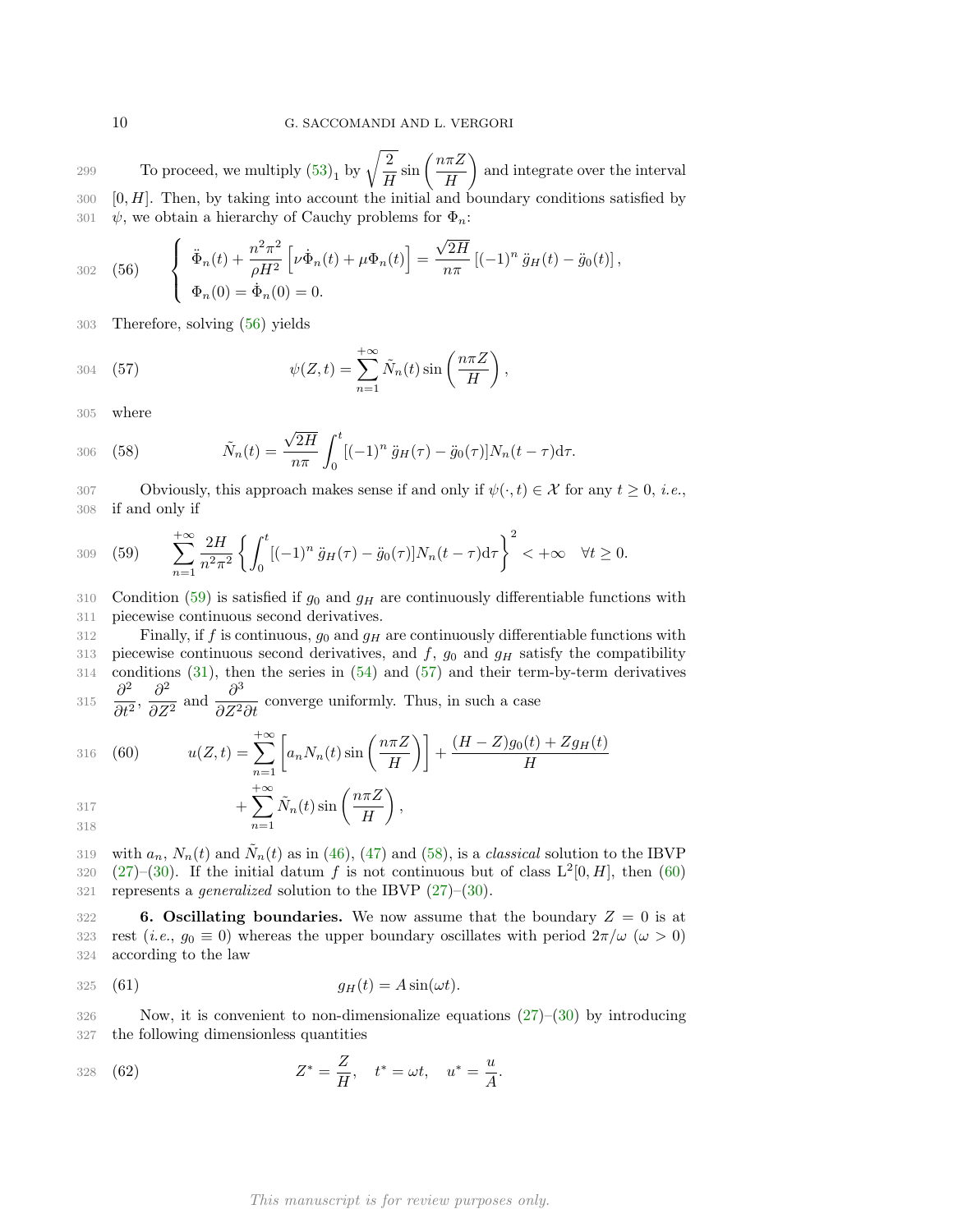329 By dropping the asterisks for simplicity of notation, the IBVP  $(27)$ – $(30)$  reduces to 330 the dimensionless form

<span id="page-11-0"></span>(63) 
$$
\begin{cases} \varepsilon u_{tt} = \delta u_{ZZ} + u_{ZZt} & \forall (Z, t) \in [0, 1] \times ]0, +\infty[, \\ u(Z, 0) = 0, & u_t(Z, 0) = F(Z) & \forall Z \in [0, 1] \\ u(0, t) = 0, & u(1, t) = \sin t & \forall t \ge 0, \end{cases}
$$

332 where

331

<span id="page-11-5"></span>333 (64) 
$$
\varepsilon = \frac{\rho \omega H^2}{\nu} = \frac{\text{Re}H}{A}, \quad \delta = \frac{\mu}{\nu \omega} = \text{Wi}^{-1}, \quad F = \frac{f}{A\omega},
$$

334 and Re =  $\rho\omega AH/\nu$  and Wi =  $\nu\omega/\mu$  are the Reynolds and Weissenberg numbers, 335 respectively. In the present case the compatibility conditions [\(31\)](#page-6-5) read

<span id="page-11-1"></span>336 (65) 
$$
F(0) = 0, \quad F(1) = 1.
$$

337 Solving the IBVP [\(63\)](#page-11-0) as indicated in the previous section gives

<span id="page-11-2"></span>338 (66) 
$$
u(Z,t) = Z \sin t + \sum_{n=1}^{+\infty} [b_n M_n(t) \sin(n\pi Z)] + \sum_{n=1}^{+\infty} \tilde{M}_n(t) \sin(n\pi Z),
$$

339 where

<span id="page-11-4"></span>340 (67) 
$$
b_n = \sqrt{2} \int_0^1 [F(Z) - Z] \sin(n\pi Z) dZ,
$$

341

342 (68) 
$$
M_n(t) = \begin{cases} \sqrt{2} \exp\left(-\frac{n^2 \pi^2}{2\varepsilon}t\right) \frac{\sinh(\hat{\lambda}_n t)}{\hat{\lambda}_n} & \text{if } \varepsilon \delta < \frac{n^2 \pi^2}{4}, \\ \sqrt{2}t \exp\left(-2\delta t\right) & \text{if } \varepsilon \delta = \frac{n^2 \pi^2}{4}, \\ \sqrt{2} \exp\left(-\frac{n^2 \pi^2}{2\varepsilon}t\right) \frac{\sin(\hat{\lambda}_n t)}{\hat{\lambda}_n} & \text{if } \varepsilon \delta > \frac{n^2 \pi^2}{4}, \end{cases}
$$

343

344 (69) 
$$
\hat{\lambda}_n = \frac{n\pi}{2\varepsilon} \sqrt{|n^2 \pi^2 - 4\varepsilon \delta|},
$$

345

346 (70) 
$$
\tilde{M}_n(t) = \frac{2(-1)^n \varepsilon^2}{n \pi [\varepsilon^2 - 2\varepsilon \delta n^2 \pi^2 + (1 + \delta^2) n^4 \pi^4]}
$$

$$
\times \left[ \left( 1 - \frac{\delta n^2 \pi^2}{\varepsilon} \right) \sin t + \frac{n^2 \pi^2}{\varepsilon} \cos t - \exp \left( - \frac{n^2 \pi^2}{2\varepsilon} t \right) \varphi_n(t) \right]
$$

349 and

(71)

<span id="page-11-3"></span>
$$
350 \qquad \varphi_n(t) = \begin{cases} \left(\frac{n^4 \pi^4}{2\varepsilon^2} - \frac{\delta n^2 \pi^2}{\varepsilon} + 1\right) \frac{\sinh(\hat{\lambda}_n t)}{\hat{\lambda}_n} + \frac{n^2 \pi^2}{\varepsilon} \cosh(\hat{\lambda}_n t) & \text{if } \varepsilon \delta < \frac{n^2 \pi^2}{4}, \\ \left(4\delta^2 + 1\right)t + 4\delta & \text{if } \varepsilon \delta = \frac{n^2 \pi^2}{4}, \\ \left(\frac{n^4 \pi^4}{2\varepsilon^2} - \frac{\delta n^2 \pi^2}{\varepsilon} + 1\right) \frac{\sin(\hat{\lambda}_n t)}{\hat{\lambda}_n} + \frac{n^2 \pi^2}{\varepsilon} \cos(\hat{\lambda}_n t) & \text{if } \varepsilon \delta > \frac{n^2 \pi^2}{4}. \end{cases}
$$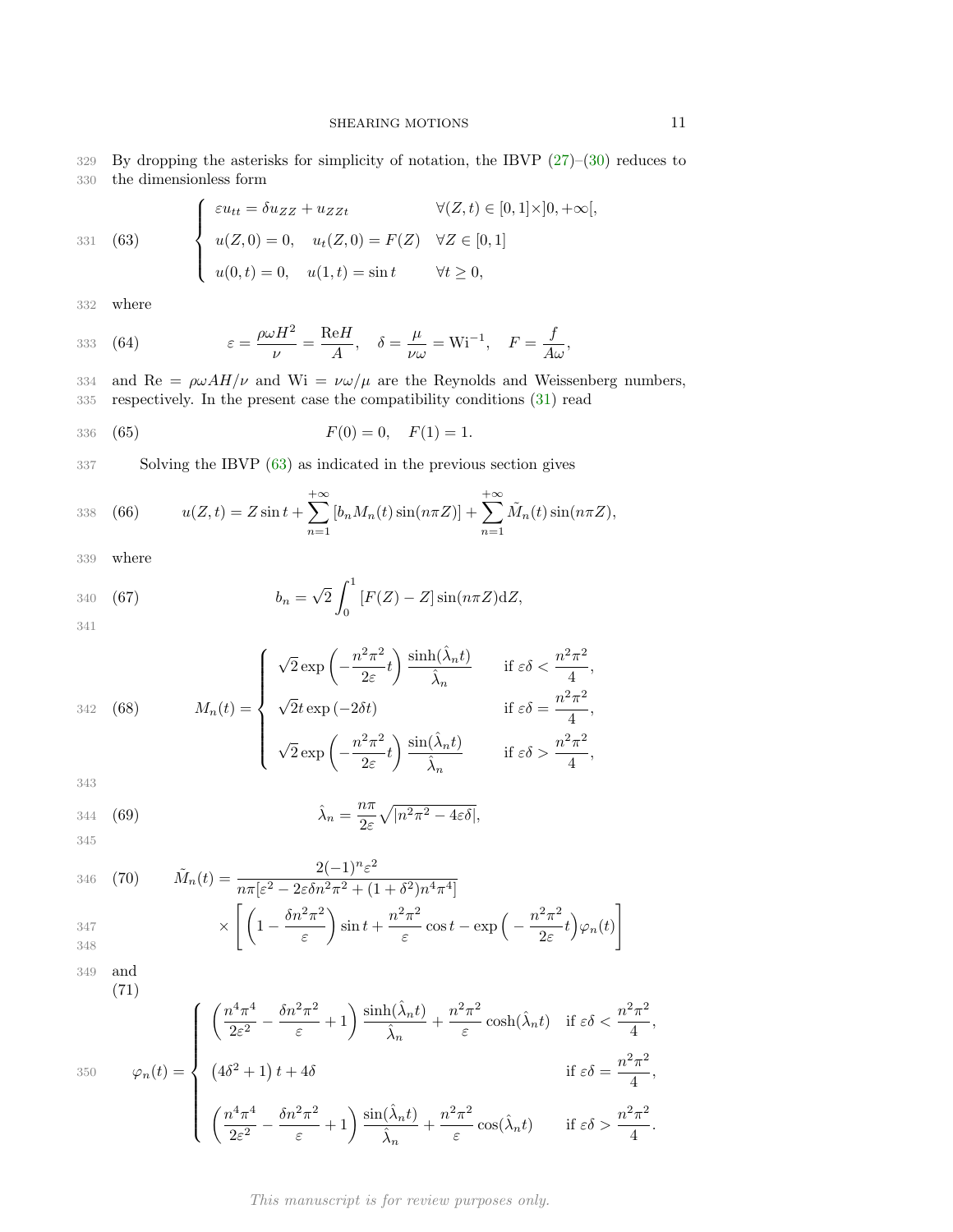If F is a continuous function satisfying the compatibility conditions [\(65\)](#page-11-1), then [\(66\)](#page-11-2)–[\(71\)](#page-11-3) yield the classical solution to the IBVP [\(63\)](#page-11-0). If the initial datum F is only 353 of class  $L^2[0,1]$  or it does not satisfy the compatibility conditions [\(65\)](#page-11-1), then [\(66\)](#page-11-2)–[\(71\)](#page-11-3) yield instead the generalized solution to the IBVP [\(63\)](#page-11-0).

355 6.1. Short-time approximation. For short times, from  $(66)$ – $(71)$  we deduce 356 that if the initial datum F is a function of class  $C^2[0,1]$  satisfying [\(65\)](#page-11-1) and  $F''(0) =$ 357  $F''(1) = 0$  (where the prime denotes differentiation with respect to Z), then

358 (72) 
$$
u(Z,t) = F(Z)t + \frac{\delta}{2\varepsilon}F''(Z)t^2 + O(t^3) \text{ as } t \to 0
$$

359 for all  $Z \in [0, 1]$ . Proceeding with the approximation as  $t \to 0$ , if F is of class  $C^4[0, 1]$ , 360 satisfies [\(65\)](#page-11-1) and is such that  $F''(0) = F''(1) = F^{IV}(0) = F^{IV}(1) = 0$ , then

361 (73) 
$$
u(Z,t) = F(Z)t + \frac{\delta}{2\varepsilon}F''(Z)t^2 + \frac{\delta^2 F^{IV}(Z) + \varepsilon F''(Z)}{6\varepsilon^2}t^3 + O(t^4) \text{ as } t \to 0
$$

362 for all  $Z \in [0, 1]$ .

 $363$  6.2. Large-time approximation. If F is a continuous function satisfying the 364 compatibility conditions [\(65\)](#page-11-1), from [\(66\)](#page-11-2)–[\(71\)](#page-11-3) we deduce that  $||u - u_{\infty}|| \to 0$  as  $t \to 365$  + $\infty$ , where  $+\infty$ , where

$$
366 \quad (74) \qquad \qquad u_{\infty}(Z,t) = \alpha(Z)\sin t + \frac{\alpha''(Z)}{\varepsilon}(\delta\sin t - \cos t),
$$

<span id="page-12-2"></span> $+ \sim$ 

367

<span id="page-12-0"></span>368 (75) 
$$
\alpha(Z) = Z + \sum_{n=1}^{+\infty} \frac{2(-1)^n \varepsilon^2}{n \pi [\varepsilon^2 - 2\varepsilon \delta n^2 \pi^2 + (\delta^2 + 1) n^4 \pi^4]} \sin(n \pi Z)
$$

$$
= \frac{\delta \sinh \lambda \cos \varpi + \cosh \lambda \sin \varpi}{\cosh^2 \lambda - \cos^2 \varpi} \cosh(\lambda Z) \sin(\varpi Z)
$$

$$
-\frac{\delta \cosh \lambda \sin \varpi - \sinh \lambda \cos \varpi}{\cosh^2 \lambda - \cos^2 \varpi} \sinh(\lambda Z) \cos(\varpi Z),
$$

372

373 (76) 
$$
\lambda = \sqrt{\frac{\varepsilon(\sqrt{\delta^2 + 1} - \delta)}{2(\delta^2 + 1)}}, \quad \varpi = \sqrt{\frac{\varepsilon(\sqrt{\delta^2 + 1} + \delta)}{2(\delta^2 + 1)}}.
$$

 $374$  If F satisfies the milder conditions stated at the end of Section [6,](#page-10-0) then the generalized 375 solution given by  $(66)$ – $(71)$  tends in the mean to  $u_{\infty}$  as  $t \to +\infty$ . In both cases, one can readily check that  $u_{\infty}$  is a solution of  $(63)_1$  and satisfies the boundary conditions 376 can readily check that  $u_{\infty}$  is a solution of  $(63)_1$  and satisfies the boundary conditions 377  $(63)_3$  $(63)_3$ .

378 Figure [1](#page-13-0) shows the non-zero component of displacement u, the strain  $\gamma = u_Z$  and 379 the (dimensionless) shear stress

$$
\sigma \equiv \frac{H\sigma_{13}}{\nu A\omega} = \frac{\delta\gamma}{\sigma^E} + \frac{\gamma_t}{\sigma^D}
$$

381 at large times. The strain and shear stress fields at large times (denoted  $\gamma_{\infty}$  and  $\sigma_{\infty}$ , 382 respectively) are

<span id="page-12-1"></span>
$$
383 \quad (78) \qquad \gamma_{\infty} = \left[ \alpha'(Z) + \frac{\delta}{\varepsilon} \alpha'''(Z) \right] \sin t - \frac{\alpha'''(Z)}{\varepsilon} \cos t
$$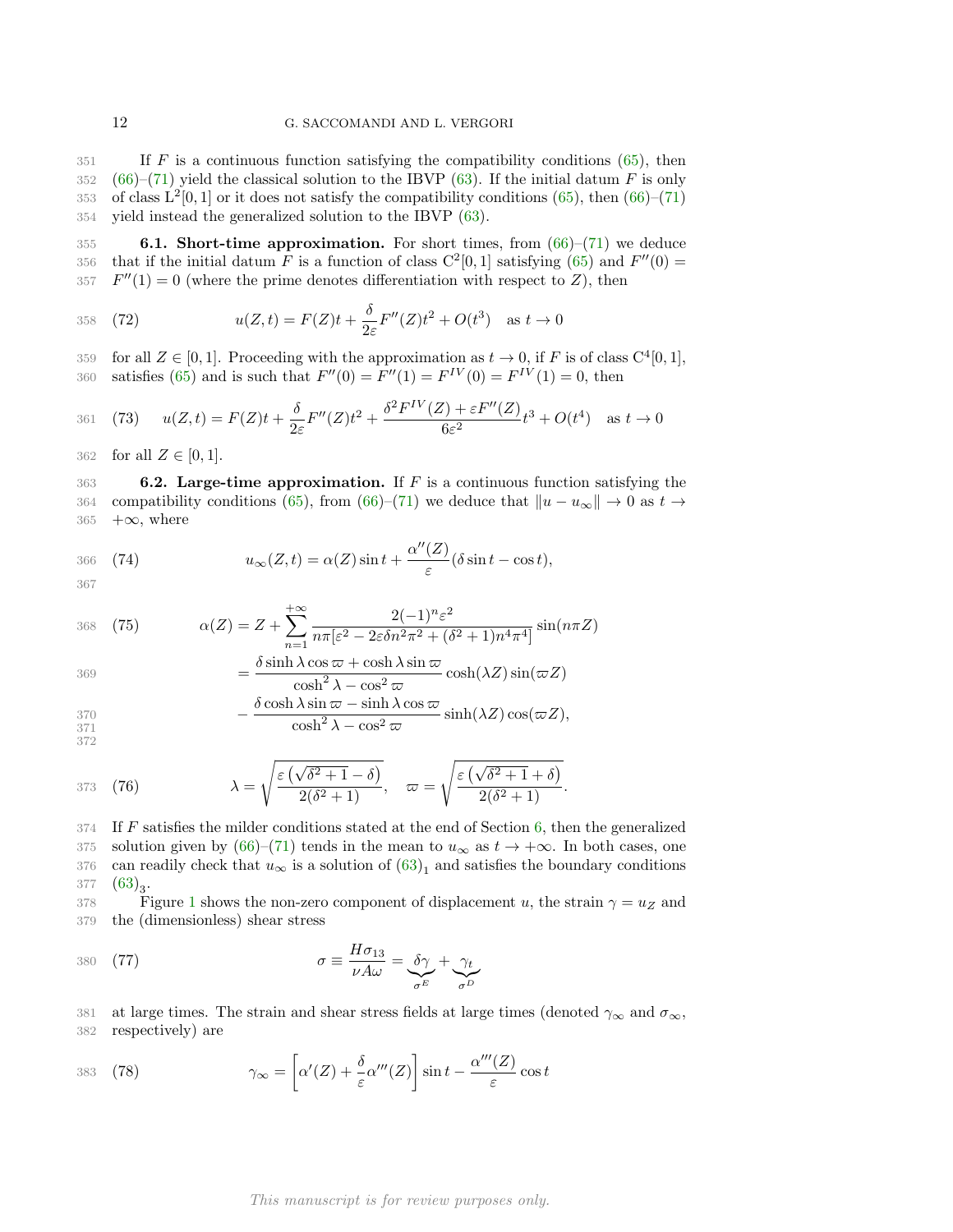384 and

<span id="page-13-1"></span>
$$
385 \quad (79) \qquad \sigma_{\infty} = \sigma_{\infty}^{E} + \sigma_{\infty}^{D} = \left[ \delta \alpha'(Z) + \frac{\delta^{2} + 1}{\varepsilon} \alpha'''(Z) \right] \sin t + \alpha'(Z) \cos t,
$$

386 with  $\alpha$  as in [\(75\)](#page-12-0). The fields  $u_{\infty}$ ,  $\gamma_{\infty}$  and  $\sigma_{\infty}$  are periodic in time with the same 387 period as the oscillating upper boundary and for this reason in Figure [1](#page-13-0) they are plotted for  $t_* = t - 2n\pi \in [0, 2\pi]$   $(n \in \mathbb{N}, n \gg 1)$ .

<span id="page-13-0"></span>

FIG. 1. *Dimensionless displacement, strain and shear stress fields at large times*  $t_* = t - 2n\pi$  $(n \in \mathbb{N}, n \gg 1)$  for  $\varepsilon = 10$  and  $\delta = 1$ . For this value of  $\delta$  the phase lag between  $\sigma_{\infty}$  and  $\gamma_{\infty}$  is  $\Theta = \pi/4$ .

$$
388 \\
$$

389 Clearly,  $\sigma_{\infty}^{E}$  is in phase with the strain  $\gamma_{\infty}$ , whereas  $\sigma_{\infty}^{D}$  is 90° out of phase with 390 it. Furthermore, from [\(78\)](#page-12-1) and [\(79\)](#page-13-1) the phase lag Θ between the shear stress and the 391 strain, also known as the mechanical loss angle [\[10\]](#page-19-8), is

<span id="page-13-3"></span>
$$
\S93 \quad (80) \qquad \Theta = \arctan \delta^{-1} = \arctan(Wi).
$$

394 Integrating the in-phase and out-of-phase components separately, the mechanical 395 work  $\mathscr{W}_{\infty}$  done per loading cycle is

<span id="page-13-4"></span>396 (81) 
$$
\mathscr{W}_{\infty} = \int_0^1 dZ \int_0^{2\pi} (\sigma_{\infty}^E + \sigma_{\infty}^D) \gamma_{\infty_t} dt_*
$$

$$
397 = \frac{\delta}{2} \int_0^1 \left[ \gamma_\infty^2 \right]_{t_*=0}^{t_*=2\pi} dZ + \int_0^1 dZ \int_0^{2\pi} \gamma_\infty^2 dt_* = 0 + \pi \alpha'(1)(>0).
$$

 Hence, the in-phase components produce no net work when integrated over a cycle, whereas the out-of-phase components result in a net dissipation per cycle equal to  $\pi\alpha'(1)$ . It is worth noting that the work done per loading cycle tends to  $\pi$  as  $\delta \to +\infty$ like in the case of slowly oscillating upper boundary (Section [6.3\)](#page-13-2), while

403 (82) 
$$
\mathscr{W}_{\infty} = \sqrt{\frac{\varepsilon}{2}} \frac{\sinh(\sqrt{2\varepsilon}) + \sin(\sqrt{2\varepsilon})}{\cosh(\sqrt{2\varepsilon}) - \cos(\sqrt{2\varepsilon})},
$$

<span id="page-13-2"></span>404 for  $\delta = 0$ , that is for a Newtonian fluid.

 6.3. Slowly oscillating upper boundary. We now assume that the upper boundary oscillates so slowly that the Reynolds number is very small compared to the ratio of the amplitude of oscillations of the upper boundary and the thickness of 408 the block, *i.e.*,

<span id="page-13-5"></span>
$$
409 \quad (83) \quad \text{Re} \ll \frac{A}{H}.
$$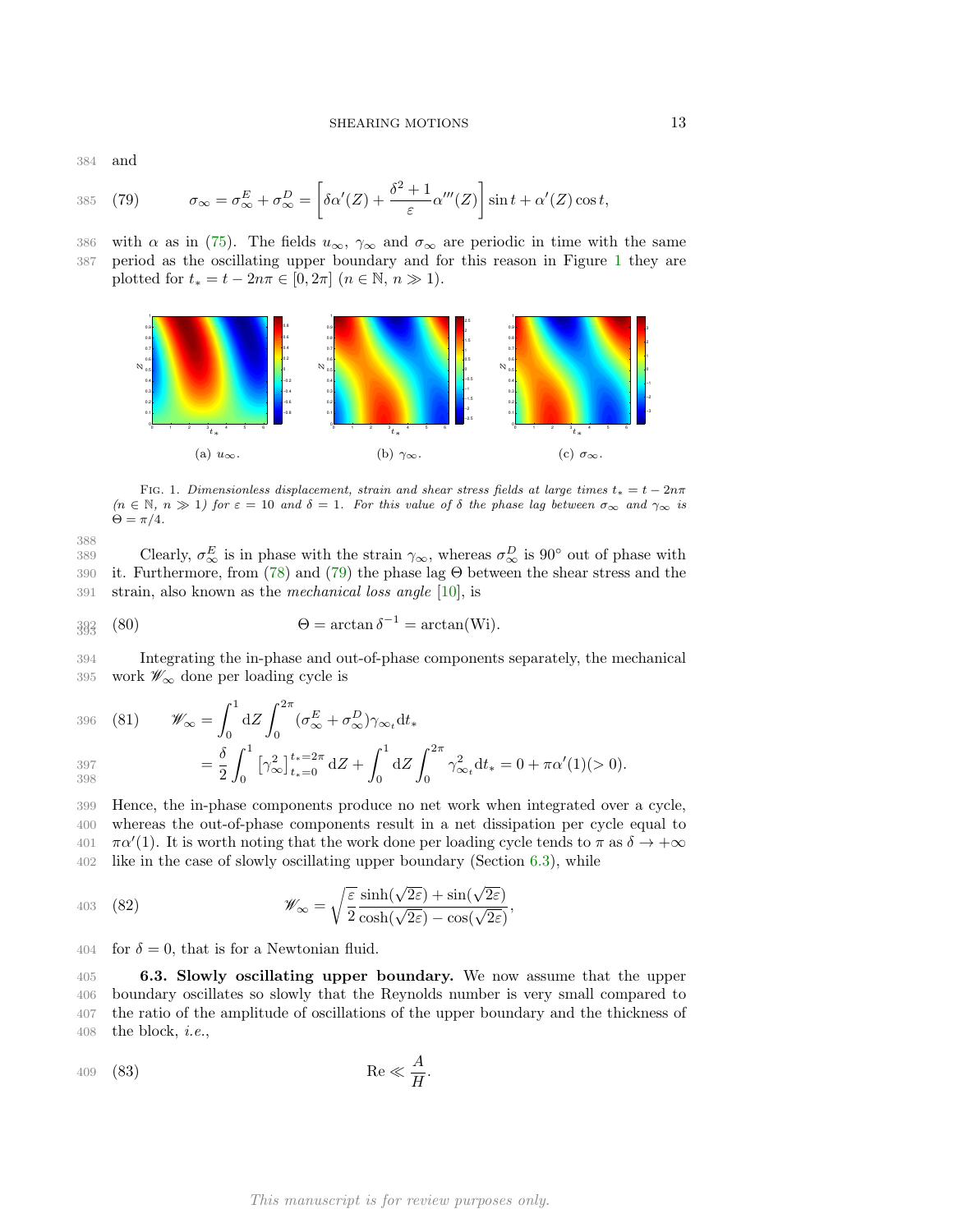410 Under such an assumption  $\varepsilon \ll 1$  and the asymptotic solution [\(74\)](#page-12-2)-[\(75\)](#page-12-0) approxi-<br>411 mates to mates to

412 (84) 
$$
u_{\infty} = \underbrace{Z \sin t}_{u_{\infty}^{(0)}} + O(\varepsilon),
$$

413 that is to the quasi-static solution widely used by experimentalists to study the ma-414 terial response at long times. At order  $O(\varepsilon^0)$  the strain and the shear stress depend 415 sinusoidally on time according to

416 (85) 
$$
\gamma_{\infty}^{(0)}(Z,t) = \sin t, \quad \sigma_{\infty}^{(0)}(Z,t) = \sqrt{\delta^2 + 1} \sin(t + \Theta),
$$

417 with the phase lag  $\Theta$  between them as in [\(80\)](#page-13-3). Proceeding with the power series 418 expansion of  $u_{\infty}$  in terms of the small parameter  $\varepsilon$ , at order  $O(\varepsilon)$  we find that the 419 time dependence of the strain  $\gamma_{\infty}^{(1)}$  and the shear stress  $\sigma_{\infty}^{(1)}$  is still sinusoidal but their 420 amplitudes are not constant like at order  $O(1)$  but vary with the height Z. More 421 precisely,

422 (86a) 
$$
u_{\infty}^{(1)}(Z,t) = \frac{Z(1-Z^2)}{6\sqrt{\delta^2+1}}\sin(t-\Theta),
$$

423 (86b) 
$$
\gamma_{\infty}^{(1)}(Z,t) = \frac{1 - 3Z^2}{6\sqrt{\delta^2 + 1}} \sin(t - \Theta),
$$

$$
424 \n425 \n426 \n427 \n428 \n429 \n430 \n441 \n45 \n46 \n481 \n491 \n401 \n422 \n432 \n443 \n451 \n461 \n482 \n493 \n404 \n425 \n431 \n442 \n451 \n463 \n484 \n495 \n406 \n429 \n431 \n445 \n451 \n462 \n483 \n495 \n409 \n429 \n431 \n449 \n451 \n461 \n482 \n491 \n409 \n4195 \n429 \n431 \n449 \n451 \n461 \n482 \n491 \n409 \n4195 \n429 \n431 \n449 \n451 \n462 \n483 \n491 \n492 \n409 \n4195 \n429 \n431 \n449 \n451 \n462 \n483 \n494 \n495 \n496 \n496 \n491 \n491 \n409 \n4195 \n429 \n431 \n449 \n451 \n462 \n483 \n491 \n492 \n493 \n409 \n4195 \n429 \n431 \n449 \n451 \n462 \n483 \n494 \n495 \n496 \n491 \n491 \n491 \n491 \n409 \n4195 \n429 \n431 \n449 \
$$

426 by which it is evident that the phase lag between  $\sigma_{\infty}^{(1)}$  and  $\gamma_{\infty}^{(1)}$  is  $\Theta$ .

427 We finally observe that when the upper boundary oscillates slowly, from [\(81\)](#page-13-4) the 428 mechanical work done per loading cycle approximates to

429 (87) 
$$
\mathscr{W}_{\infty} = \pi + \frac{\pi}{45(\delta^2 + 1)} \varepsilon^2 + O(\varepsilon^3).
$$

430 7. Nonlinear case. We now consider regimes which do not satisfy the restriction 431 [\(25\)](#page-5-5).

432 In a fully nonlinear (differential) theory the (dimensionless) equation governing 433 shearing motions is of the form

<span id="page-14-0"></span>434 (88) 
$$
u_{tt} = \left[\sigma^E(u_Z) + \sigma^D(u_Z, u_{Zt})\right]_Z.
$$

435 A satisfactory qualitative study of equation [\(88\)](#page-14-0) is still missing. Few results on the 436 existence and uniqueness of the solution to [\(88\)](#page-14-0) are thus far available in the literature. 437 However, there is evidence that a global solution does not exists for a large class of 438 analytic constitutive functions  $\sigma^D$ . Therefore, it makes no sense to consider large-439 time approximations for a general fully nonlinear differential model for  $\sigma^D$ . If the 440 viscous part of the Cauchy stress is constitutively given by the Kelvin-Voigt model, 441 *viz*  $\sigma^D = u_{Zt}$ , it has been shown by several authors (see, for instance, [\[1,](#page-19-9) [2,](#page-19-3) [5\]](#page-19-10) and 442 references therein) that the IBVPs for equation [\(88\)](#page-14-0) admit global (weak) solutions 443 under mild hypotheses on  $\sigma^E$ . For this reason we restrict our attention to the Kelvin-444 Voigt model for  $\sigma^D$ .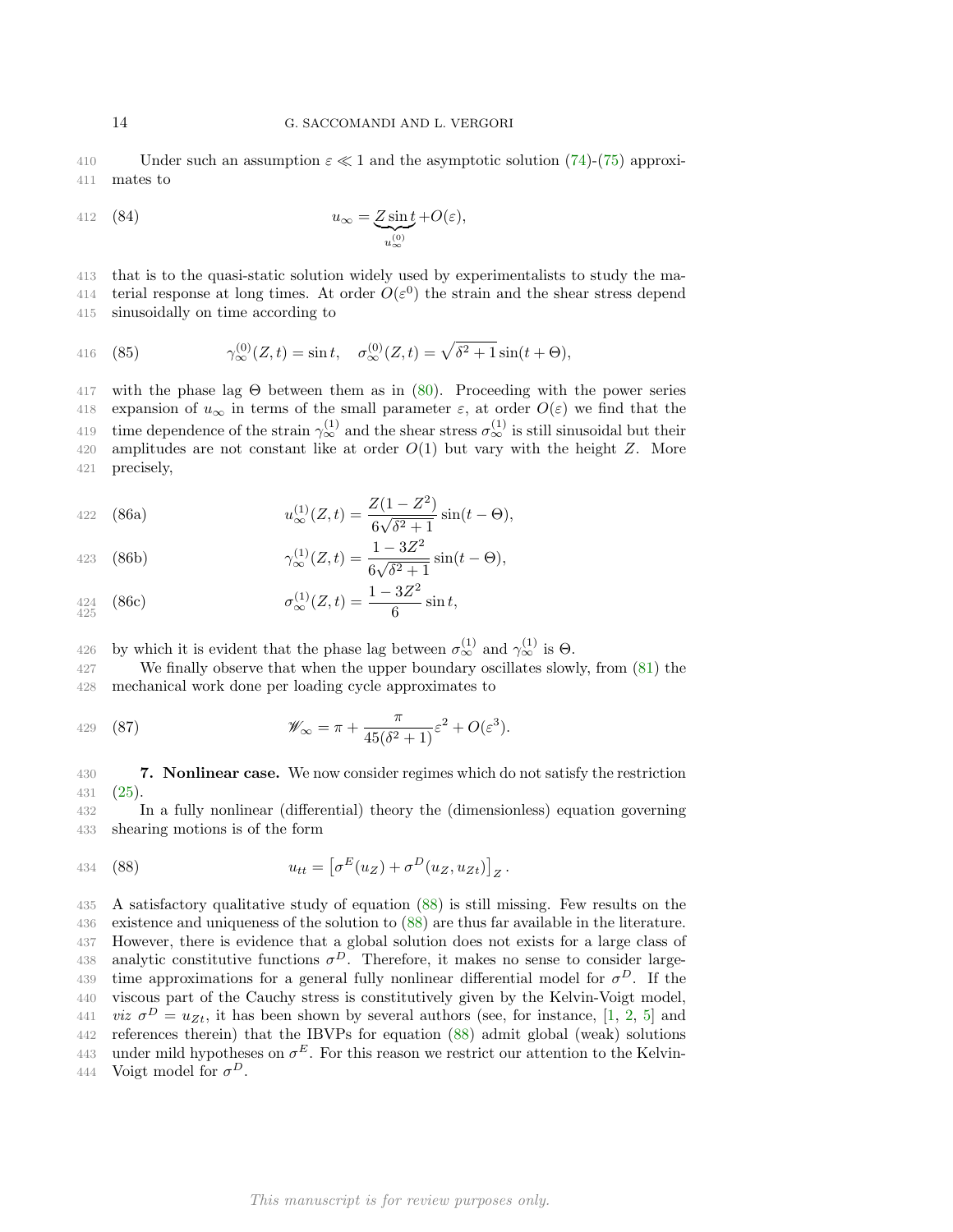445 In this framework the IBVP governing the motion of a block whose upper plate 446 oscillates sinusoidally is given by

<span id="page-15-3"></span> $2222222$ 

447 (89)  

$$
\begin{cases}\n\varepsilon u_{tt} = \delta [Q(u_Z^2)u_Z]_Z + u_{ZZt}, \\
u(Z,0) = 0, u_t(Z,0) = F(Z), \\
u(0,t) = 0, u(1,t) = \sin t,\n\end{cases}
$$

<span id="page-15-0"></span> $\overline{ }$ 

448 where

449 (90) 
$$
Q(u_Z^2) = \frac{2(W_1 + W_2)}{\mu}
$$

450 is the dimensionless generalized shear modulus. When  $\varepsilon$  is small, that is the Reynolds 451 number satisfies the inequality [\(83\)](#page-13-5), the inertial term can be neglected at large enough 452 times and thus the quasi-static solution  $u(Z, t) = Z \sin t$  approximates the solution to 453 [\(89\)](#page-15-0) provided that the generalized shear modulus Q satisfies appropriate conditions. 454 However, the inertial term cannot be neglected at small times. In fact, if one neglects 455 the inertial term the initial conditions  $(89)_2$  cannot be satisfied unless the initial 456 velocity profile is  $F(Z) = Z$ . Therefore, a singular perturbation analysis in the time 457 variable needs to be performed. We will distinguish two distinct approximations of the 458 solution to the equation of motion  $(89)_1$ . One holds in the initial time interval  $(0, \varepsilon)$ 459 during which the inertial effects must be taken into account (initial layer solution), 460 and the other is valid at large times and corresponds to the quasi-static regime (outer 461 solution).

462 7.1. Initial layer solution. At short times  $t = \varepsilon \tilde{t}$  ( $\tilde{t} \in [0,1]$ ) the IBVP [\(89\)](#page-15-0) 463 becomes becomes

464 (91)  

$$
\begin{cases}\nu_{\tilde{t}\tilde{t}} = \varepsilon \delta [Q(u_Z^2)u_Z]_Z + u_{ZZ\tilde{t}},\\ u(Z,0) = 0, \quad u_{\tilde{t}}(Z,0) = \varepsilon F(Z),\\ u(0,\varepsilon \tilde{t}) = 0, \quad u(1,\varepsilon \tilde{t}) = \sin(\varepsilon \tilde{t}).\end{cases}
$$

465 Expanding  $u$  as

466 (92) 
$$
u(Z,\varepsilon\tilde{t}) = \sum_{n=0}^{+\infty} \varepsilon^n u^{(n)}(Z,\tilde{t}),
$$

467 and collecting terms of the same order in  $\varepsilon$  give the following hierarchy of approxima-468 tions:

<span id="page-15-1"></span>469 (93)  

$$
\begin{cases}\nu_{\tilde{t}\tilde{t}}^{(0)} = u_{ZZ\tilde{t}}^{(0)},\\ u^{(0)}(Z,0) = 0, & u_{\tilde{t}}^{(0)}(Z,0) = 0,\\ u^{(0)}(0,\tilde{t}) = 0, & u^{(0)}(1,\tilde{t}) = 0\n\end{cases}
$$

470 at order  $O(\varepsilon^0)$ , and

<span id="page-15-2"></span>
$$
u_{\tilde{t}\tilde{t}}^{(i)} = \delta \left[ Q \left( u_Z^{(i-1)^2} \right) u_Z^{(i-1)} \right]_Z + u_{ZZ\tilde{t}}^{(i)},
$$
  
\n
$$
u^{(i)}(Z, 0) = 0, \quad u_{\tilde{t}}^{(i)}(Z, 0) = F_i(Z),
$$
  
\n
$$
u^{(i)}(0, \tilde{t}) = 0, \quad u^{(i)}(1, \tilde{t}) = g_i(\tilde{t})
$$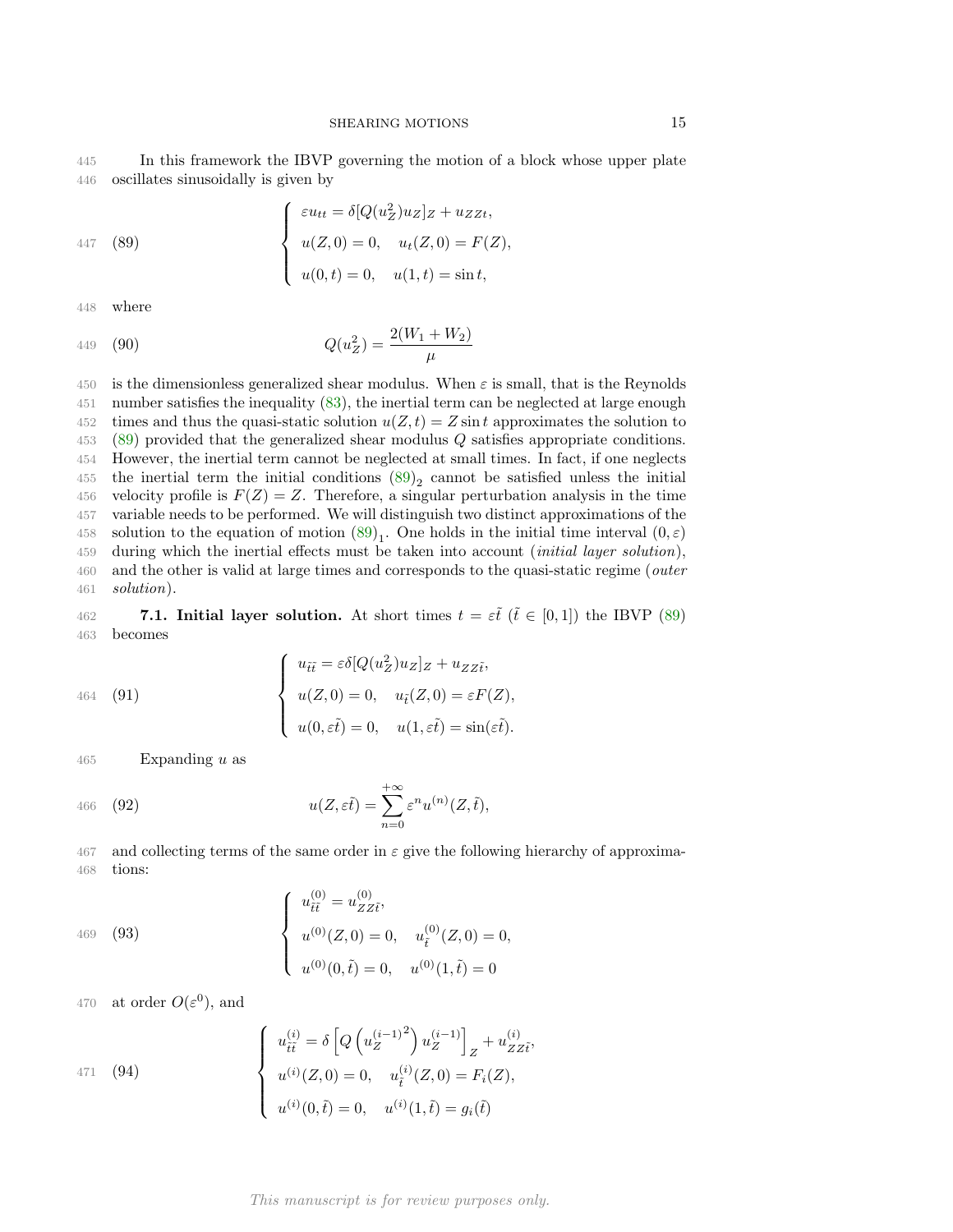472 at order  $O(\varepsilon^i)$   $(i \in \mathbb{N})$ , where

473 (95) 
$$
F_i(Z) = \begin{cases} F(Z) & \text{if } i = 1, \\ 0 & \text{if } i \geq 2, \end{cases} \qquad g_i(\tilde{t}) = \begin{cases} \frac{(-1)^{(i-1)/2}}{i!} \tilde{t}^i & \text{if } i \text{ is odd,} \\ 0 & \text{if } i \text{ is even.} \end{cases}
$$

474 By solving [\(93\)](#page-15-1) and [\(94\)](#page-15-2) we deduce that the effects due to the nonlinear general-475 ized shear modulus do not manifest at orders  $O(1)$  and  $O(\varepsilon)$  and the solution to [\(89\)](#page-15-0) 476 approximates to

<span id="page-16-0"></span>477 (96) 
$$
u(Z,\varepsilon\tilde{t}) = \varepsilon \left[ Z\tilde{t} + \sum_{n=1}^{+\infty} \frac{\sqrt{2}b_n}{n^2 \pi^2} \left( 1 - e^{-n^2 \pi^2 \tilde{t}} \right) \sin(n\pi Z) \right] + O(\varepsilon^2) \text{ as } t \to 0,
$$

478 with  $b_n$  as in [\(67\)](#page-11-4) irrespective of the model for the strain energy function W. If the initial condition F is a continuous function satisfying the compatibility conditions [\(65\)](#page-11-1), then the function between square brackets in [\(96\)](#page-16-0) is the classical solution to [\(94\)](#page-15-2) 481 with  $i = 1$ . In the special case in which the initial velocity profile is  $F(Z) = Z$ , then the effects due to the nonlinearity of the model for the elastic strain energy become evident only at the fourth order because one can readily check that

$$
(97)
$$

 $u(Z,\varepsilon\tilde{t}) = \varepsilon Z\tilde{t}$ 484

$$
+ \varepsilon^3 \left[ \sum_{n=1}^{+\infty} \frac{(-1)^{n+1}}{n^7 \pi^7} \left( 1 - n^2 \pi^2 \tilde{t} + \frac{n^4 \pi^4}{2} \tilde{t}^2 - e^{-n^2 \pi^2 \tilde{t}} \right) \sin(n \pi Z) - \frac{Z}{6} \tilde{t} \right] + O(\varepsilon^4).
$$

487 **7.2. Outer solution.** At large times  $t = \hat{t}/\varepsilon$  ( $\hat{t} \ge 1$ ) the IBVP [\(89\)](#page-15-0) reduces to 488 the following boundary-value problem the following boundary-value problem

<span id="page-16-2"></span>(98) 
$$
\begin{cases} \varepsilon^3 u_{\hat{t}\hat{t}} = \delta[Q(u_Z^2)u_Z]_Z + \varepsilon u_{ZZ\hat{t}},\\ u(0,\hat{t}) = 0, \quad u(H,\hat{t}) = \sin \hat{t}. \end{cases}
$$

490 As before, expanding  $u$  as

491 (99) 
$$
u(Z, \hat{t}) = \sum_{n=0}^{+\infty} \varepsilon^n u^{(n)}(Z, \hat{t})
$$

492 and collecting terms of the same order in  $\varepsilon$  yield the following hierarchy of approxi-493 mations:

<span id="page-16-1"></span>494 (100)
$$
\begin{cases} \left[ Q \left( u_Z^{(0)^2} \right) u_Z^{(0)} \right]_Z = 0, \\ u^{(0)}(0, \hat{t}) = 0, \quad u^{(0)}(1, \hat{t}) = \sin \hat{t} \end{cases}
$$

495 at order  $O(1)$ ,

496 (101) 
$$
\begin{cases} \left[ Q\left(u_Z^{(i)^2}\right) u_Z^{(i)} \right]_Z + u_{ZZ\hat{t}}^{(i-1)} = 0, \\ u^{(i)}(0,\hat{t}) = 0, \quad u^{(i)}(1,\hat{t}) = 0 \end{cases}
$$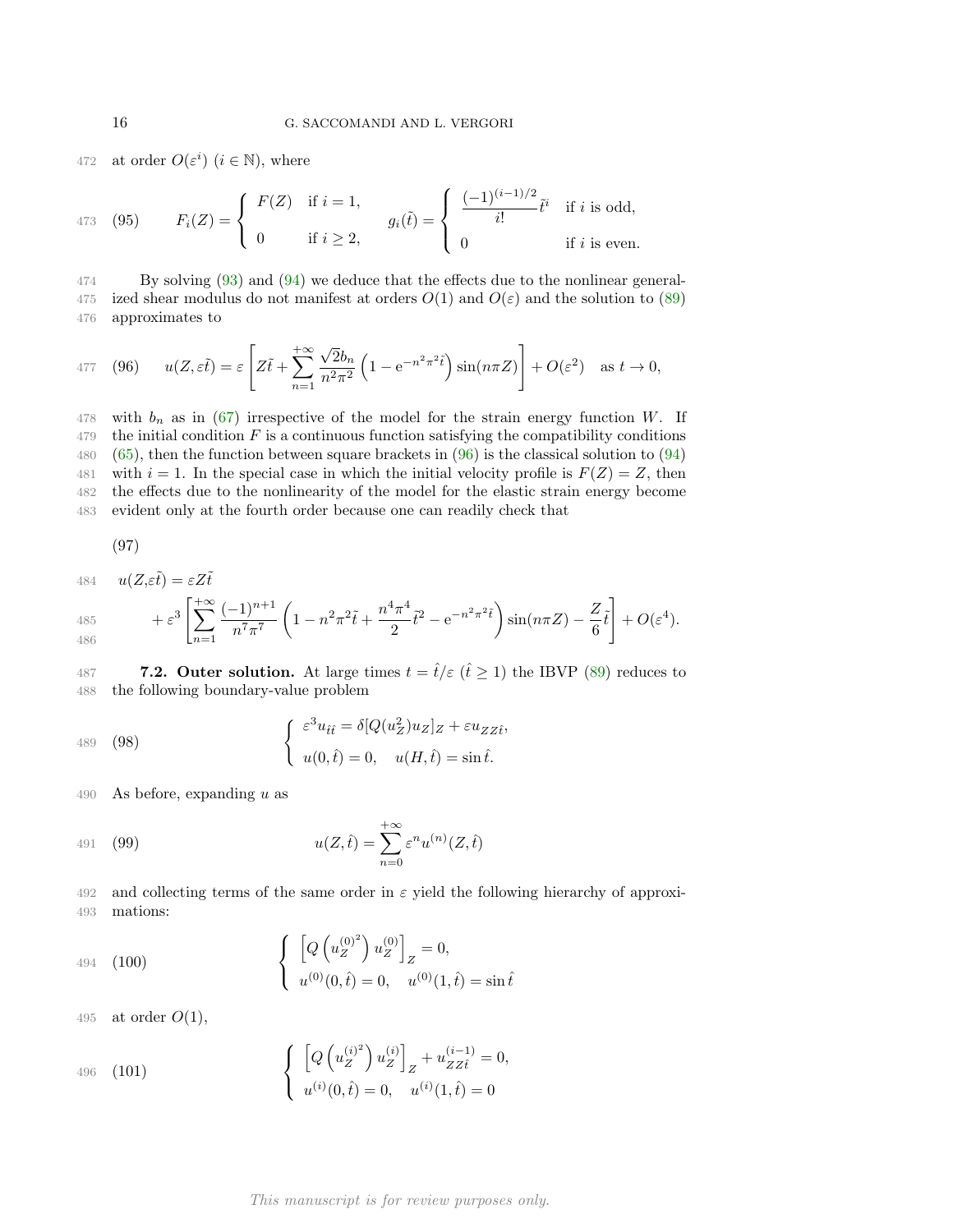,

497 at order  $O(\varepsilon^i)$   $(i = 1, 2)$  and

<span id="page-17-0"></span>498 (102) 
$$
\begin{cases} u_{\hat{t}\hat{t}}^{(i-3)} = \left[Q\left(u_Z^{(i)^2}\right)u_Z^{(i)}\right]_Z + u_{ZZ\hat{t}}^{(i-1)} \\ u^{(i)}(0,\hat{t}) = 0, \quad u^{(i)}(1,\hat{t}) = 0 \end{cases}
$$

499 at order  $O(\varepsilon^i)$   $(i \geq 3)$ .

500 In solving [\(100\)](#page-16-1) and [\(102\)](#page-17-0), we observe that since the strain energy function W 501 satisfies the strong ellipticity condition,  $\mathcal{F}(\xi) \equiv Q(\xi^2)\xi$  is invertible (see [A](#page-19-11)ppendix A 502 for details). Thus, if the domain of  $\mathcal F$  contains the interval [−1, 1], then the outer solution to (89) approximates to solution to  $(89)$  approximates to

<span id="page-17-1"></span>504 (103) 
$$
u(Z, \hat{t}) = Z \sin \hat{t} + O(\varepsilon^3).
$$

505 (If dom $\mathcal{F} \not\supseteq [-1,1]$  equation  $(98)_1$  does not admit a solution that satisfies the bound-506 ary conditions  $(98)_2$ , while if F is not invertible  $(98)_1$  may not admit a unique solution 507 satisfying  $(98)_2$ .) As a consequence of  $(103)$ , up to terms of order  $O(\varepsilon^3)$  the strain 508  $\gamma(Z,\hat{t})$  is the same as in the linear regime, whereas the nonlinear stress response is 509 not a perfect sinusoid (see Figures 2(a), 2(d) and 2(g)) as

510 (104) 
$$
\sigma(Z, \hat{t}) = \underbrace{\delta Q(\sin^2 \hat{t}) \sin \hat{t}}_{\sigma_E} + \underbrace{\cos \hat{t}}_{\sigma_D}.
$$

511 However, like in the linear case, the elastic part  $\sigma^E$  is in phase with the strain  $\gamma = \sin \hat{t}$ ,

512 whereas the viscous part  $\sigma^D$  is 90° out of phase with it. Unlike the linear case, the 513 mechanical loss angle Θ is not constant but it is a continuous π-periodic function of 5[1](#page-17-2)4 time<sup>1</sup> (see Figures 2(c), 2(f) and 2(i)):

515 (105) 
$$
\Theta(\hat{t}) = \arctan \frac{\text{Wi}}{Q(\sin^2 \hat{t})}.
$$

516 Like in the linear regime, at large times the mechanical work done per loading 517 cycle is  $\mathscr{W}_{\infty} = \pi$  irrespective of the model for W as the component of stress in phase 518 with the strain does not produce work. Then, since the mechanical work done per 519 loading cycle equals the area enclosed by the Lissajous curve - the curve in the  $\gamma\sigma$ -520 plane with parametric equations  $(\gamma(\hat{t}), \sigma(\hat{t}))$  - the area enclosed by each Lissajous curve 521 in Figures 2(b), 2(e) and 2(h) is equal to  $\pi$ . On the contrary, the relative dissipation - $\int^{2\pi}$ 

defined as the ratio between the net dissipation per loading cycle  $\mathscr{W}^{dis}_{\infty} =$ 0 522 defined as the ratio between the net dissipation per loading cycle  $\mathscr{W}_{\infty}^{dis} = \int \sigma^D \gamma_i d\hat{t}$ and the maximum energy stored per loading cycle  $\mathscr{W}^{st}_{\infty} =$ 523 and the maximum energy stored per loading cycle  $\mathscr{W}_{\infty}^{st} = \int_{0}^{\frac{\pi}{2}} \sigma^{E} \gamma_{\hat{t}} d\hat{t}$  [\[22\]](#page-20-10) - depends  $524$  on the nonlinear constitutive model for the elastic part of the Cauchy stress. More 525 precisely, from  $(64)_2$  and  $(90)$  we deduce that the relative dissipation is related to the 526 strain energy function through

$$
\frac{\mathscr{W}_{\infty}^{dis}}{\mathscr{W}_{\infty}^{st}} = \frac{\pi\mu}{\delta W(4,4)} = \frac{\pi\nu\omega}{W(4,4)}.
$$

<span id="page-17-2"></span><sup>&</sup>lt;sup>1</sup>Since the strain energy function  $W$  satisfies the strong ellipticity condition the dimensionless generalized shear modulus Q is positive (see Appendix [A\)](#page-19-11).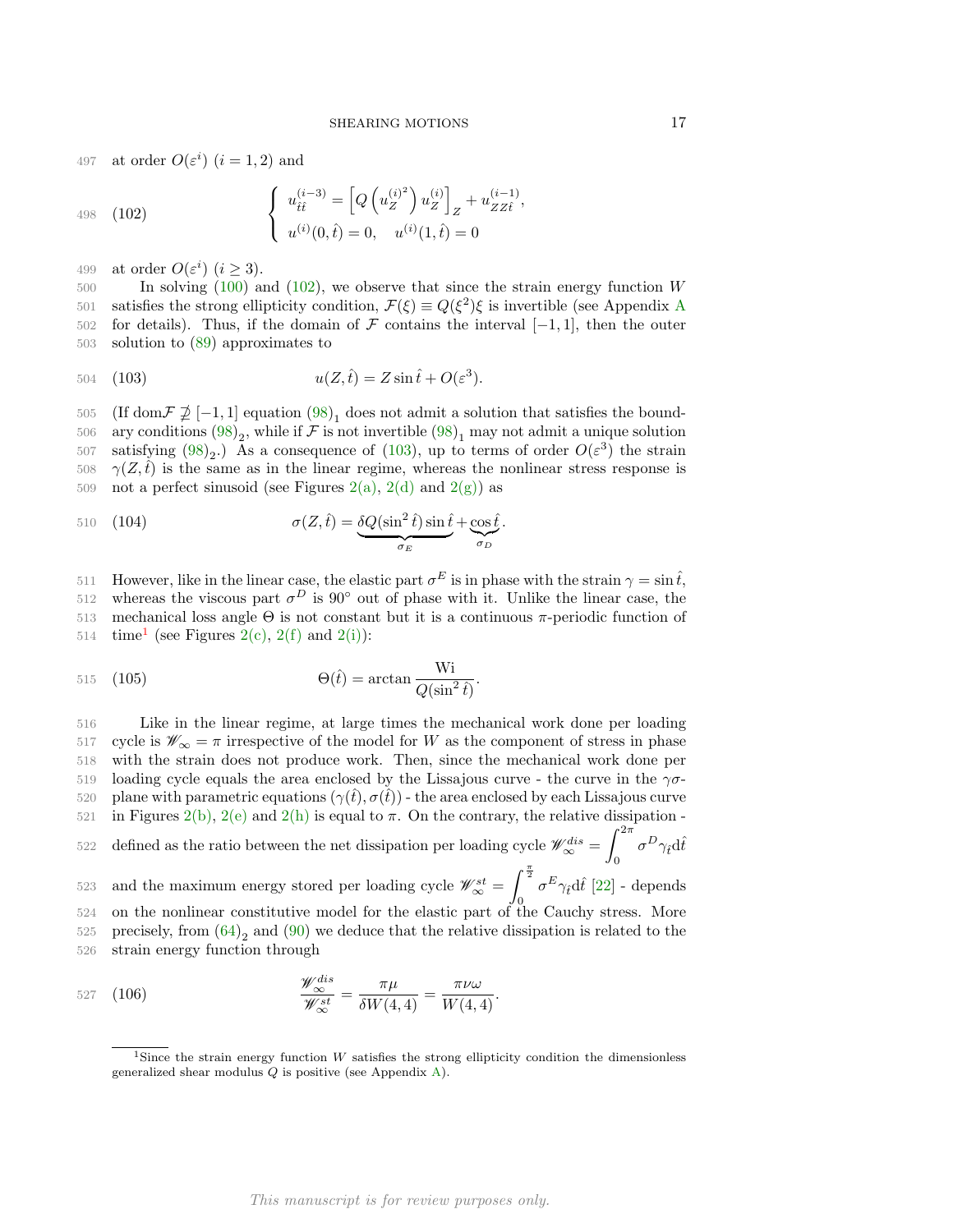

Fig. 2. *Shear stress, Lissajous curves and mechanical loss angle for Varga (V), Fung-Demiray (FD) and Gent (G) models. The shear stresses and the mechanical loss angles are plotted against*  $\hat{t}_* = \hat{t} - 1$ . The results predicted by the linear theory (SAOS) coincide with those for the Mooney-*Rivlin model.*

 8. Concluding Remarks. In this paper we have derived the usual quasi-static approximation that is widely used in dynamic oscillatory tests. In a parallel plate geometry and assuming that the lower plate is at rest while the upper one oscillates sinusoidally in time, we have derived the quasi-static approximation from the large- time behaviour of the exact solution to the equations governing shearing motions. We have shown that the quasi-static approximation is valid whenever the Reynolds number is much smaller than the ratio between the amplitude of the oscillation and the thickness of the sample. If the Reynolds number does not satisfy the aforementioned inequality, we have proved that the strain and the stress vary sinusoidally in time but their amplitudes vary with the height Z. The strain and stress are not in phase and the phase lag is constant and equal to that predicted by the quasi-static approximation.

 In the nonlinear case we have shown that for strong elliptic strain-energies the same assumption on the Reynolds number guarantees the validity of the quasi-static approximation. Interestingly, the displacement and strain fields have the same expres-542 sions as in the linear case (up to terms of a certain order in the small parameter  $\varepsilon$  and under appropriate conditions on the generalized shear modulus). However, the stress is completely different as its elastic part is proportional to the generalized shear mod-ulus which, at this order of approximation, is a nonlinear function of time. Finally, in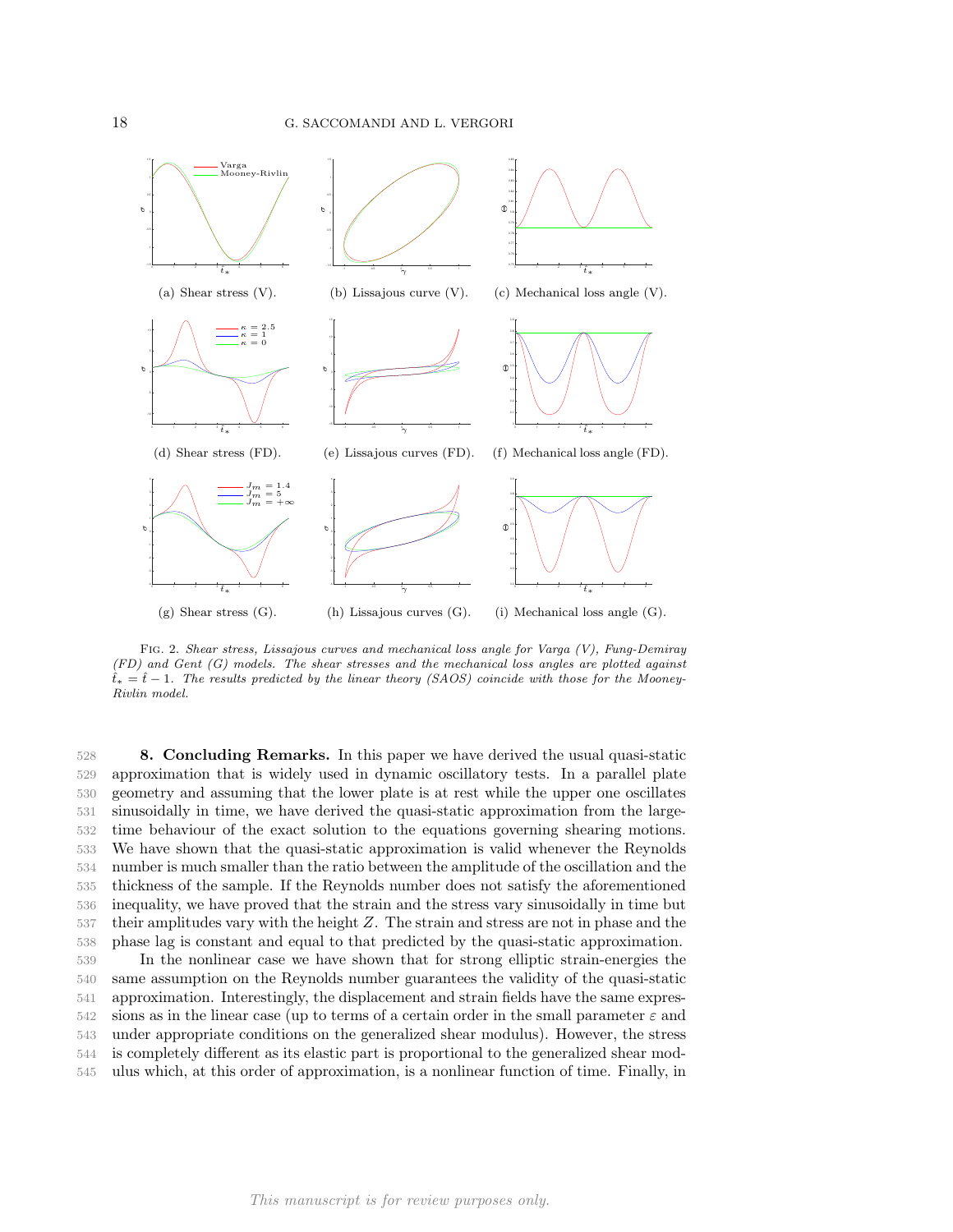the nonlinear regime the mechanical loss angle (that in the linear case is a constant depending on the Weissenberg number Wi) depends on the generalized shear modulus as well as on Wi. This is an important difference between the two regimes that can be used to investigate time dependent properties of soft materials using LAOS tests.

<span id="page-19-11"></span>550 **Appendix A. Invertibility of F.** We now show that if the strain energy function (4) satisfies the strong ellipticity condition then F is invertible. We start by 551 function [\(4\)](#page-3-0) satisfies the strong ellipticity condition then  $\mathcal F$  is invertible. We start by noticing that the principal stretches in the motion (17) are noticing that the principal stretches in the motion  $(17)$  are

<span id="page-19-13"></span>553 (107) 
$$
\lambda_1 = \sqrt{\frac{u_Z^2 + 2 + \sqrt{u_Z^2(u_Z^2 + 4)}}{2}} \equiv \lambda > 1, \quad \lambda_2 = \lambda^{-1}, \quad \lambda_3 = 1,
$$

554 whence the principal invariants  $I_1$  and  $I_2$  in terms of the principal stretches read

<span id="page-19-12"></span>555 (108) 
$$
I_1 = \lambda_1^2 + \lambda_2^2 + \lambda_3^2 = \lambda^2 + \lambda^{-2} + 1 = \lambda_1^2 \lambda_2^2 + \lambda_1^2 \lambda_3^2 + \lambda_2^2 \lambda_3^2 = I_2.
$$

556 In view of [\(108\)](#page-19-12), we introduce the function  $\hat{W}(\lambda) = W(I_1(\lambda), I_2(\lambda))$ . As proved by Ogden [\[18\]](#page-20-2), the strain energy function [\(4\)](#page-3-0) satisfies the strong ellipticity condition if and only if

$$
\frac{\lambda \hat{W}'(\lambda)}{\lambda^2 - 1} > 0, \quad \lambda^2 \hat{W}''(\lambda) + \frac{2\lambda \hat{W}'(\lambda)}{\lambda^2 + 1} > 0.
$$

With the aid of [\(107\)](#page-19-13) and [\(108\)](#page-19-12), these inequalities can be rewritten as

<span id="page-19-14"></span>561 (110)  $W_1 + W_2 > 0$  and  $W_1 + W_2 + 2(W_{11} + 2W_{12} + W_{22})u_Z^2 > 0$ .

Inequality  $(110)_1$  implies the positivity of the generalized shear modulus, while  $(110)_2$  563 yields the positivity of the first derivative (and hence the invertibility) of  $\mathcal{F}$ .

 Acknowledgments. GS is partially supported by GNFM of Istituto Nazionale di Alta Matematica.

#### REFERENCES

- <span id="page-19-9"></span>567 [1] G. Andrews, *On the Existence of Solutions to the Equation*  $u_{tt} = u_{xxt} + \sigma(u_x)_x$ , Journal of 568 Differential Equations 35 (1980), 200–231.<br>569 [2] J. M. Ball and Y. Sengül, *Quasistatic nonline*
- <span id="page-19-3"></span>[2] J. M. Ball and Y. Sengül, *Quasistatic nonlinear viscoelasticity and gradient flows*, Journal of Dynamics and Differential Equations 27 (2015), pp. 405–442.
- <span id="page-19-1"></span>[3] R. Brown, *Physical testing of rubber*, Springer Science & Business Media, New York, 2006.
- [4] J.L. Davis and E.L. Reiss, *An asymptotic analysis of the damped wave equation*, Transactions 573 of The Society of Rheology 14 (1970), pp. 239–251.<br>574 [5] C.M. Dafermos, *The mixed initial boundary value probi*
- <span id="page-19-10"></span> [5] C.M. Dafermos, *The mixed initial boundary value problem for the equations of nonlinear one dimensional viscoelasticity*, Journal of Differential Equations 6 (1969), 71–86.
- <span id="page-19-6"></span><span id="page-19-0"></span>[6] H. Demiray, *A note on the elasticity of soft biological tissues*, J. Biomech. 5 (1972), 309–311.
- [7] M. Destrade, J.G. Murphy and G. Saccomandi, *Simple shear is not so simple*, International Journal of Non-Linear Mechanics 47 (2012), pp. 210–214.
- <span id="page-19-7"></span><span id="page-19-2"></span>[8] J. D. Ferry, *Viscoelastic properties of polymers*. John Wiley & Sons, New York, 1980.
- <span id="page-19-8"></span>[9] A.N. Gent, *A new constitutive relation for rubber*, Rubber Chem. Technol. 69 (1996), 59–61.
- [10] A.J. Giacomin and J.M. Dealy, *Large-Amplitude Oscillatory Shear*, in *Techniques in Rheological Measurement* edited by A.A. Collyer, Springer Science+Business Media, Dordrecht, 1993.
- <span id="page-19-4"></span> [11] M.D. Gilchrist, J.G. Murphy, B. Rashid and G. Saccomandi, *Quasi-static deformations of biological soft tissue*, Mathematics and Mechanics of Solids 18 (2013), pp. 622–633.
- <span id="page-19-5"></span> [12] J.M. Hill and D.J. Arrigo, *New Families of Exact Solutions for Finitely Deformed Incompress-ible Elastic Materials*, IMA J. Appl. Math. 54 1995, 109–123.